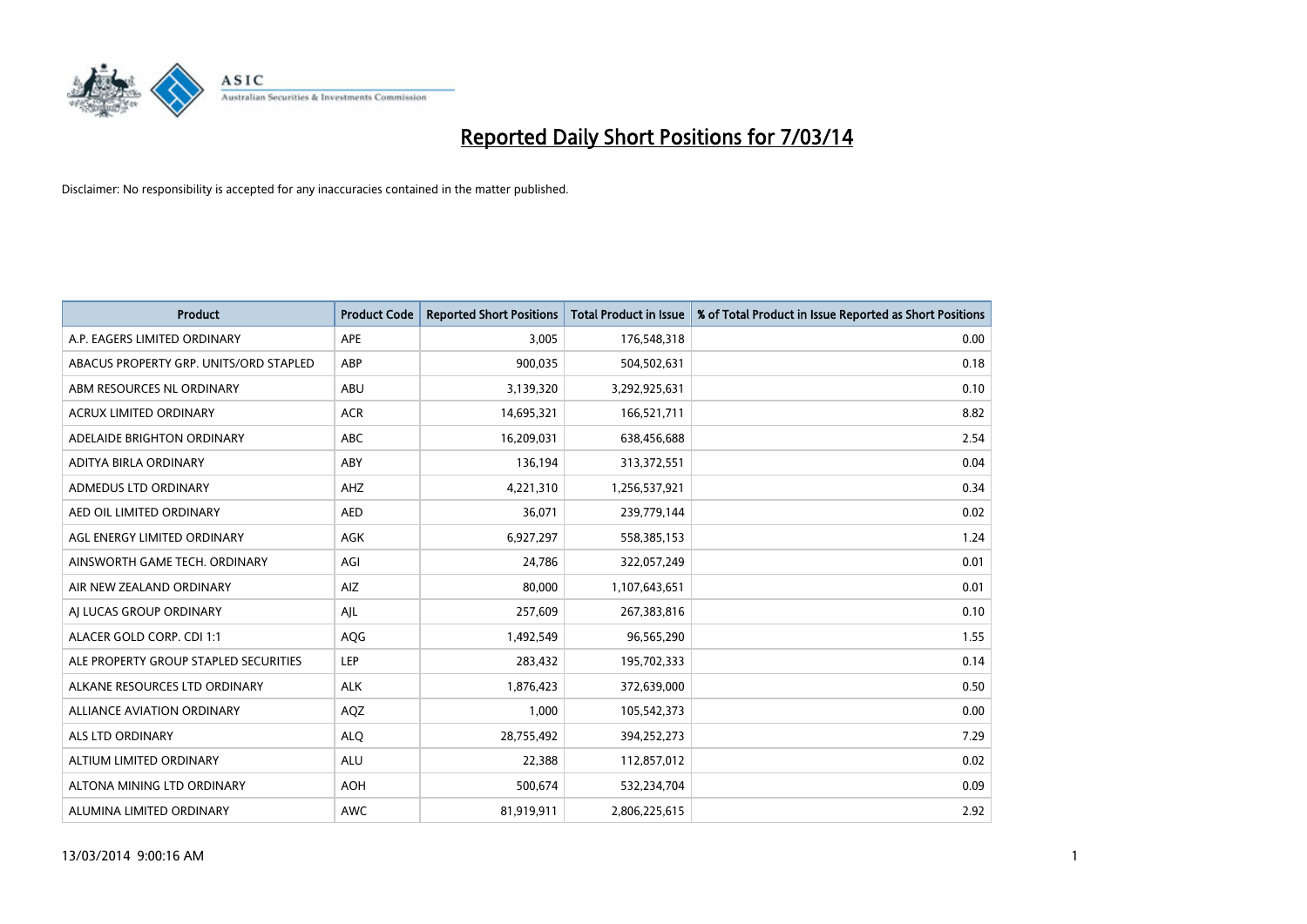

| <b>Product</b>                          | <b>Product Code</b> | <b>Reported Short Positions</b> | <b>Total Product in Issue</b> | % of Total Product in Issue Reported as Short Positions |
|-----------------------------------------|---------------------|---------------------------------|-------------------------------|---------------------------------------------------------|
| AMCOM TELECOMM. ORDINARY                | <b>AMM</b>          | 715,737                         | 244,557,101                   | 0.29                                                    |
| AMCOR LIMITED ORDINARY                  | <b>AMC</b>          | 3,918,711                       | 1,206,684,923                 | 0.32                                                    |
| AMP CAPITAL CHINA ORDINARY UNITS        | <b>AGF</b>          | 10,385,324                      | 366,112,610                   | 2.84                                                    |
| AMP LIMITED ORDINARY                    | AMP                 | 35,203,788                      | 2,957,737,964                 | 1.19                                                    |
| AMPELLA MINING ORDINARY                 | <b>AMX</b>          | 407,640                         | 256,802,883                   | 0.16                                                    |
| ANSELL LIMITED ORDINARY                 | <b>ANN</b>          | 3,439,568                       | 152,762,142                   | 2.25                                                    |
| ANTARES ENERGY LTD ORDINARY             | <b>AZZ</b>          | 763,156                         | 255,000,000                   | 0.30                                                    |
| ANZ BANKING GRP LTD ORDINARY            | ANZ                 | 5,704,426                       | 2,744,102,108                 | 0.21                                                    |
| APA GROUP STAPLED SECURITIES            | <b>APA</b>          | 27,408,500                      | 835,750,807                   | 3.28                                                    |
| APN NEWS & MEDIA ORDINARY               | <b>APN</b>          | 17,776,572                      | 949,935,256                   | 1.87                                                    |
| AQUARIUS PLATINUM. ORDINARY             | <b>AOP</b>          | 2,831,832                       | 487,782,536                   | 0.58                                                    |
| AQUILA RESOURCES ORDINARY               | <b>AQA</b>          | 13,642,064                      | 411,804,442                   | 3.31                                                    |
| ARAFURA RESOURCE LTD ORDINARY           | <b>ARU</b>          | 38,002                          | 441,270,644                   | 0.01                                                    |
| ARB CORPORATION ORDINARY                | ARP                 | 1,238,145                       | 72,493,302                    | 1.71                                                    |
| ARDENT LEISURE GROUP STAPLED SECURITIES | AAD                 | 2,731,226                       | 405,055,708                   | 0.67                                                    |
| ARENA REIT. ORDINARY UNITS              | <b>ARF</b>          | 28,202                          | 211,495,653                   | 0.01                                                    |
| ARISTOCRAT LEISURE ORDINARY             | <b>ALL</b>          | 8,827,339                       | 551,418,047                   | 1.60                                                    |
| <b>ARRIUM LTD ORDINARY</b>              | ARI                 | 24,775,309                      | 1,361,469,008                 | 1.82                                                    |
| <b>ASCIANO LIMITED ORDINARY</b>         | <b>AIO</b>          | 9,056,605                       | 975,385,664                   | 0.93                                                    |
| ASG GROUP LIMITED ORDINARY              | <b>ASZ</b>          | 553,838                         | 206,720,839                   | 0.27                                                    |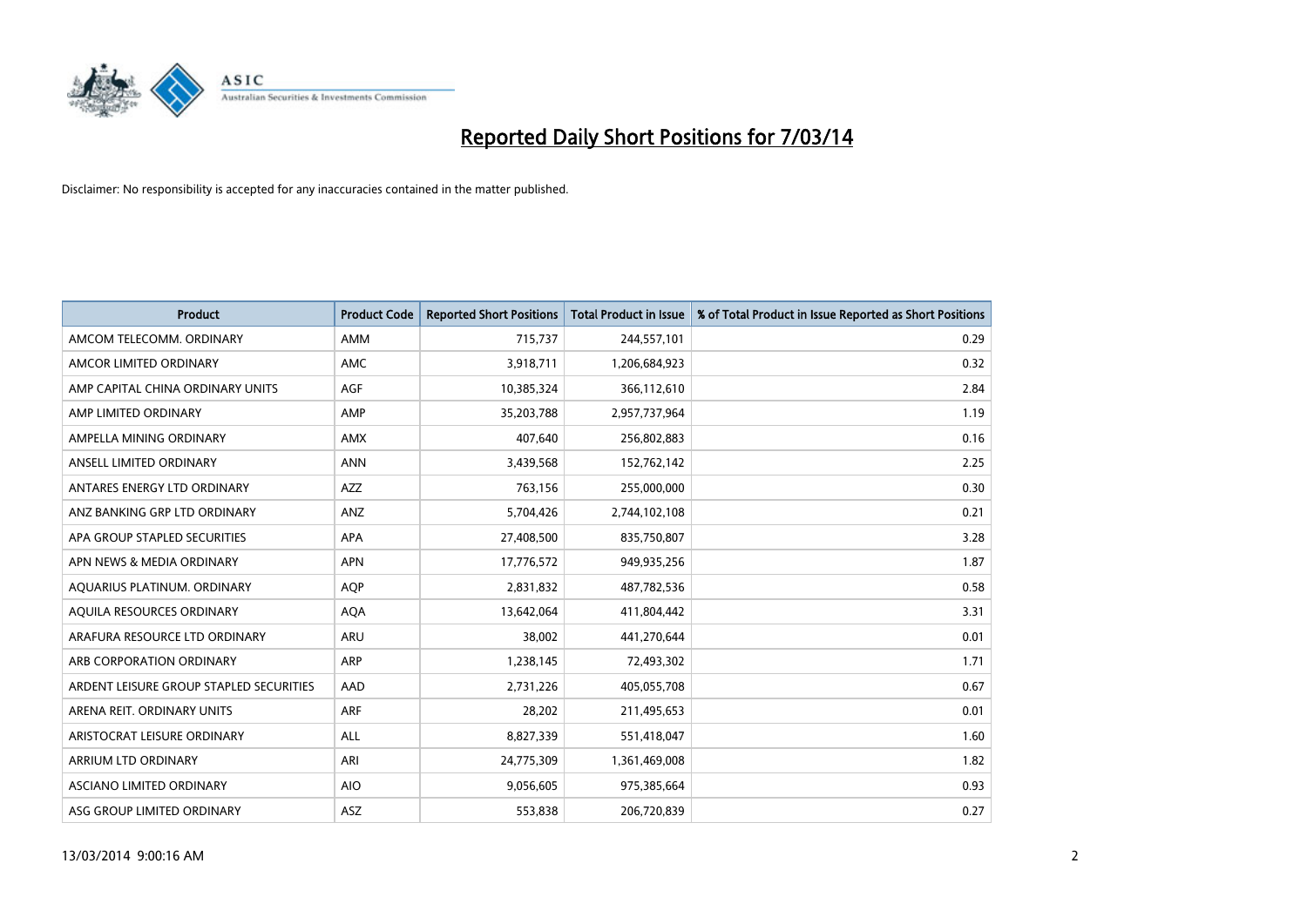

| <b>Product</b>                            | <b>Product Code</b> | <b>Reported Short Positions</b> | <b>Total Product in Issue</b> | % of Total Product in Issue Reported as Short Positions |
|-------------------------------------------|---------------------|---------------------------------|-------------------------------|---------------------------------------------------------|
| ASPEN GROUP ORD/UNITS STAPLED             | <b>APZ</b>          | 64.452                          | 119,946,366                   | 0.05                                                    |
| ASTRO JAP PROP GROUP STAPLED US PROHIBIT. | AJA                 | 8,790                           | 67,211,752                    | 0.01                                                    |
| ASX LIMITED ORDINARY                      | <b>ASX</b>          | 3,567,668                       | 193,595,162                   | 1.84                                                    |
| ATLAS IRON LIMITED ORDINARY               | AGO                 | 103,464,707                     | 915,496,158                   | 11.30                                                   |
| AURIZON HOLDINGS LTD ORDINARY             | AZI                 | 9,512,861                       | 2,137,284,503                 | 0.45                                                    |
| AURORA OIL & GAS ORDINARY                 | <b>AUT</b>          | 4,976,399                       | 448,785,778                   | 1.11                                                    |
| AUSDRILL LIMITED ORDINARY                 | <b>ASL</b>          | 30,267,605                      | 312,277,224                   | 9.69                                                    |
| AUSENCO LIMITED ORDINARY                  | AAX                 | 1,948,721                       | 168,449,799                   | 1.16                                                    |
| <b>AUSTAL LIMITED ORDINARY</b>            | ASB                 | 407.098                         | 346,379,377                   | 0.12                                                    |
| AUSTBROKERS HOLDINGS ORDINARY             | <b>AUB</b>          | 90                              | 59,642,171                    | 0.00                                                    |
| AUSTIN ENGINEERING ORDINARY               | ANG                 | 635,357                         | 84,274,004                    | 0.75                                                    |
| AUSTRALAND PROPERTY STAPLED SECURITY      | <b>ALZ</b>          | 2,165,130                       | 578,324,670                   | 0.37                                                    |
| AUSTRALIAN AGRICULT, ORDINARY             | <b>AAC</b>          | 4,281,880                       | 532,294,404                   | 0.80                                                    |
| AUSTRALIAN INFR LTD ORDINARY              | <b>AIX</b>          | 20,098                          | 620,733,944                   | 0.00                                                    |
| AUSTRALIAN PHARM, ORDINARY                | API                 | 10,940,639                      | 488,115,883                   | 2.24                                                    |
| AUTOMOTIVE HOLDINGS ORDINARY              | <b>AHE</b>          | 793,180                         | 260,579,682                   | 0.30                                                    |
| AVEO GROUP STAPLED SECURITIES             | <b>AOG</b>          | 9,485,062                       | 500,111,460                   | 1.90                                                    |
| AWE LIMITED ORDINARY                      | <b>AWE</b>          | 276,692                         | 522,696,385                   | 0.05                                                    |
| <b>AZONTO PET LTD ORDINARY</b>            | <b>APY</b>          |                                 | 1,158,625,100                 | 0.00                                                    |
| <b>BANDANNA ENERGY ORDINARY</b>           | <b>BND</b>          | 23,555,222                      | 528,481,199                   | 4.46                                                    |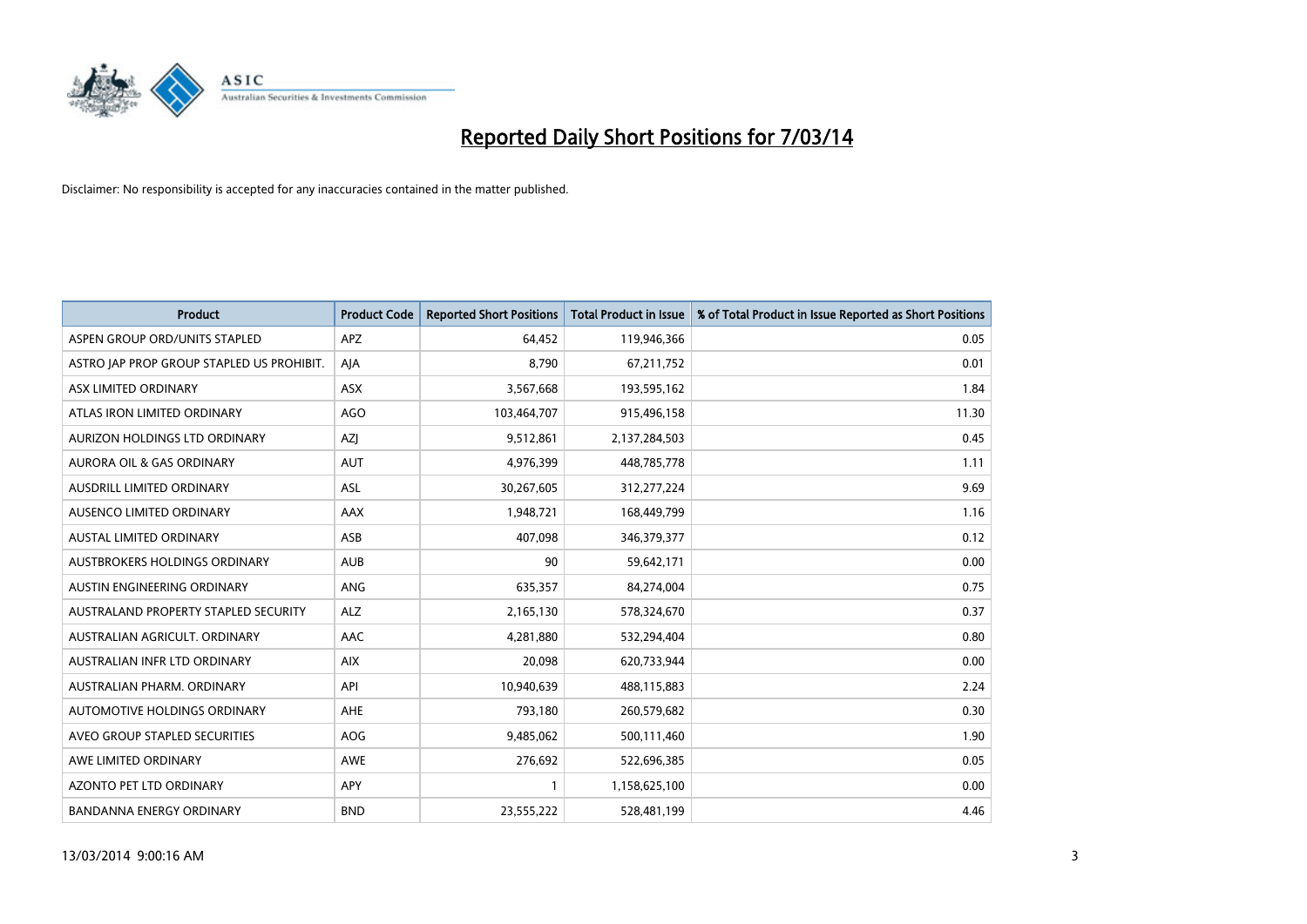

| <b>Product</b>                                | <b>Product Code</b> | <b>Reported Short Positions</b> | <b>Total Product in Issue</b> | % of Total Product in Issue Reported as Short Positions |
|-----------------------------------------------|---------------------|---------------------------------|-------------------------------|---------------------------------------------------------|
| BANK OF QUEENSLAND. ORDINARY                  | <b>BOQ</b>          | 4,044,789                       | 322,566,581                   | 1.25                                                    |
| <b>BANNERMAN RESOURCES ORDINARY</b>           | <b>BMN</b>          | 300,000                         | 322,885,298                   | 0.09                                                    |
| <b>BASE RES LIMITED ORDINARY</b>              | <b>BSE</b>          | 6,667,881                       | 561,840,029                   | 1.19                                                    |
| BATHURST RES LTD. ORDINARY                    | <b>BRL</b>          | 15,834,558                      | 821,457,725                   | 1.93                                                    |
| <b>BC IRON LIMITED ORDINARY</b>               | <b>BCI</b>          | 113,868                         | 124,028,630                   | 0.09                                                    |
| <b>BEACH ENERGY LIMITED ORDINARY</b>          | <b>BPT</b>          | 19,377,135                      | 1,283,241,004                 | 1.51                                                    |
| BEADELL RESOURCE LTD ORDINARY                 | <b>BDR</b>          | 37,614,624                      | 790,777,280                   | 4.76                                                    |
| BEGA CHEESE LTD ORDINARY                      | <b>BGA</b>          | 32,272                          | 152,245,802                   | 0.02                                                    |
| BENDIGO AND ADELAIDE ORDINARY                 | <b>BEN</b>          | 10,937,379                      | 410,297,092                   | 2.67                                                    |
| BENITEC BIOPHARMA ORDINARY                    | <b>BLT</b>          | 920                             | 100,083,986                   | 0.00                                                    |
| BENTHAM IMF LTD ORDINARY                      | <b>IMF</b>          | 3,786,669                       | 164,380,143                   | 2.30                                                    |
| BERKELEY RESOURCES ORDINARY                   | <b>BKY</b>          | 31,002                          | 180,361,323                   | 0.02                                                    |
| BETASHARES ASX RES ETF UNITS                  | <b>ORE</b>          | 517,432                         | 3,022,150                     | 17.12                                                   |
| <b>BHP BILLITON LIMITED ORDINARY</b>          | <b>BHP</b>          | 6,944,224                       | 3,211,691,105                 | 0.22                                                    |
| <b>BILLABONG ORDINARY</b>                     | <b>BBG</b>          | 17,141,651                      | 878,020,691                   | 1.95                                                    |
| BILLABONG RTS11-MAR-14FORUS                   | <b>BBGR</b>         | 1,958,414                       | 180,273,753                   | 1.09                                                    |
| <b>BLACKMORES LIMITED ORDINARY</b>            | <b>BKL</b>          | 5,629                           | 17,046,032                    | 0.03                                                    |
| <b>BLACKTHORN RESOURCES ORD US PROHIBITED</b> | <b>BTR</b>          | 407,797                         | 164,285,950                   | 0.25                                                    |
| <b>BLUESCOPE STEEL LTD ORDINARY</b>           | <b>BSL</b>          | 5,959,601                       | 558,733,728                   | 1.07                                                    |
| <b>BOART LONGYEAR ORDINARY</b>                | <b>BLY</b>          | 44.293.570                      | 461,163,412                   | 9.60                                                    |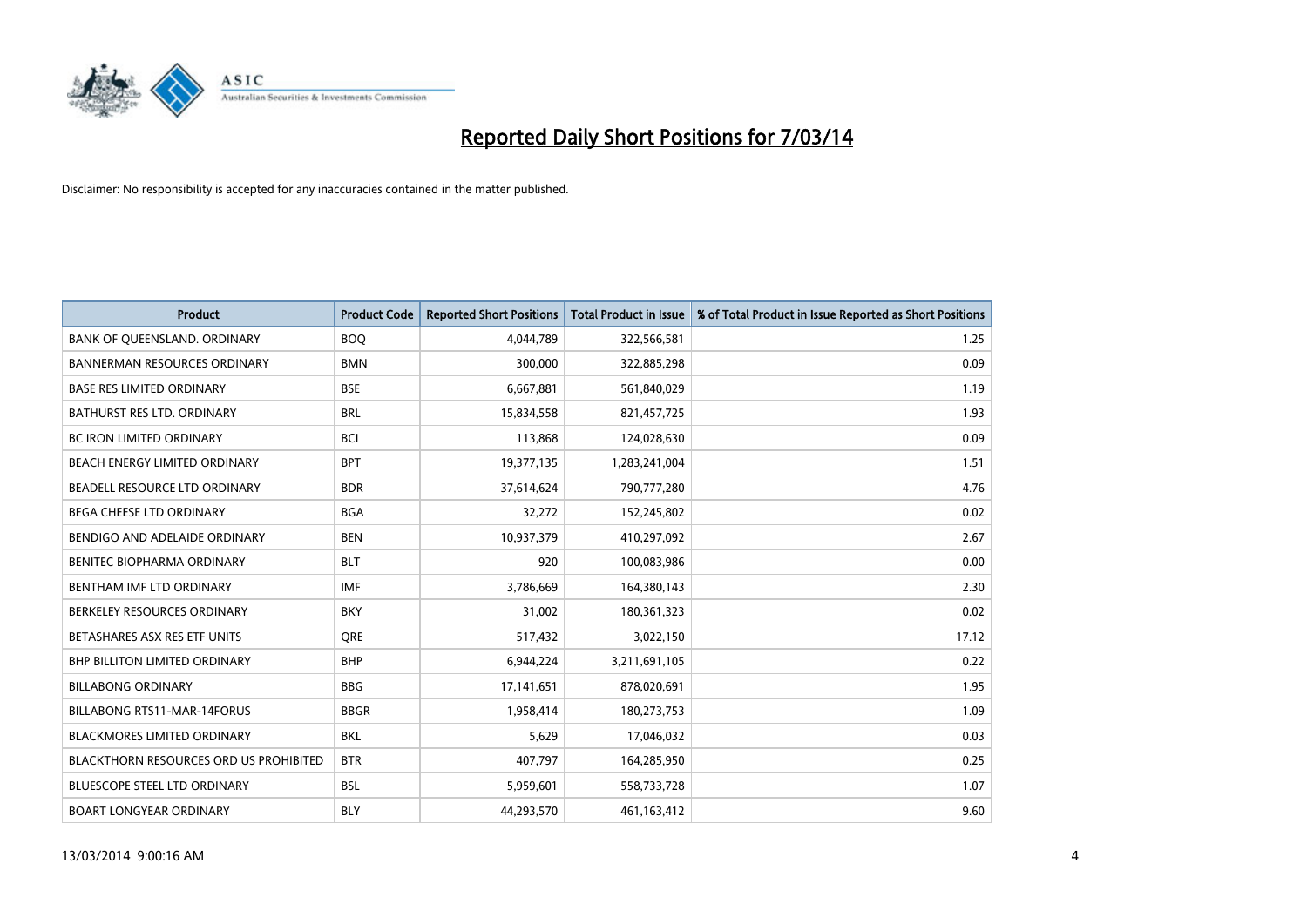

| <b>Product</b>                      | <b>Product Code</b> | <b>Reported Short Positions</b> | <b>Total Product in Issue</b> | % of Total Product in Issue Reported as Short Positions |
|-------------------------------------|---------------------|---------------------------------|-------------------------------|---------------------------------------------------------|
| <b>BOOM LOGISTICS ORDINARY</b>      | <b>BOL</b>          | 78,625                          | 474,868,764                   | 0.02                                                    |
| BORAL LIMITED. ORDINARY             | <b>BLD</b>          | 43,938,398                      | 778,739,826                   | 5.64                                                    |
| <b>BRADKEN LIMITED ORDINARY</b>     | <b>BKN</b>          | 18,951,720                      | 169,240,662                   | 11.20                                                   |
| <b>BRAMBLES LIMITED ORDINARY</b>    | <b>BXB</b>          | 1,625,860                       | 1,562,081,651                 | 0.10                                                    |
| <b>BREVILLE GROUP LTD ORDINARY</b>  | <b>BRG</b>          | 2,455,314                       | 130,095,322                   | 1.89                                                    |
| <b>BRICKWORKS LIMITED ORDINARY</b>  | <b>BKW</b>          | 66,650                          | 148,038,996                   | 0.05                                                    |
| <b>BROCKMAN MINING LTD ORDINARY</b> | <b>BCK</b>          | 36                              | 8,381,982,131                 | 0.00                                                    |
| BT INVESTMENT MNGMNT ORDINARY       | <b>BTT</b>          | 714,576                         | 282,727,073                   | 0.25                                                    |
| <b>BURU ENERGY ORDINARY</b>         | <b>BRU</b>          | 13,583,833                      | 298,505,530                   | 4.55                                                    |
| <b>BWP TRUST ORDINARY UNITS</b>     | <b>BWP</b>          | 4,089,478                       | 634,395,195                   | 0.64                                                    |
| CABCHARGE AUSTRALIA ORDINARY        | CAB                 | 9,505,433                       | 120,430,683                   | 7.89                                                    |
| <b>CALTEX AUSTRALIA ORDINARY</b>    | <b>CTX</b>          | 1,759,985                       | 270,000,000                   | 0.65                                                    |
| CAPE LAMBERT RES LTD ORDINARY       | <b>CFE</b>          | 83,968                          | 665,138,887                   | 0.01                                                    |
| <b>CARDNO LIMITED ORDINARY</b>      | CDD                 | 6,781,523                       | 146,779,250                   | 4.62                                                    |
| <b>CARINDALE PROPERTY UNIT</b>      | <b>CDP</b>          | 553                             | 70,000,000                    | 0.00                                                    |
| CARNARVON PETROLEUM ORDINARY        | <b>CVN</b>          | 12,220                          | 986,565,952                   | 0.00                                                    |
| CARSALES.COM LTD ORDINARY           | <b>CRZ</b>          | 7,250,746                       | 237,773,965                   | 3.05                                                    |
| CASH CONVERTERS ORDINARY            | CCV                 | 9,120,384                       | 426,302,767                   | 2.14                                                    |
| CEDAR WOODS PROP. ORDINARY          | <b>CWP</b>          | 50,848                          | 73,732,683                    | 0.07                                                    |
| CENTRAL PETROLEUM ORDINARY          | <b>CTP</b>          | 804.644                         | 309,219,473                   | 0.26                                                    |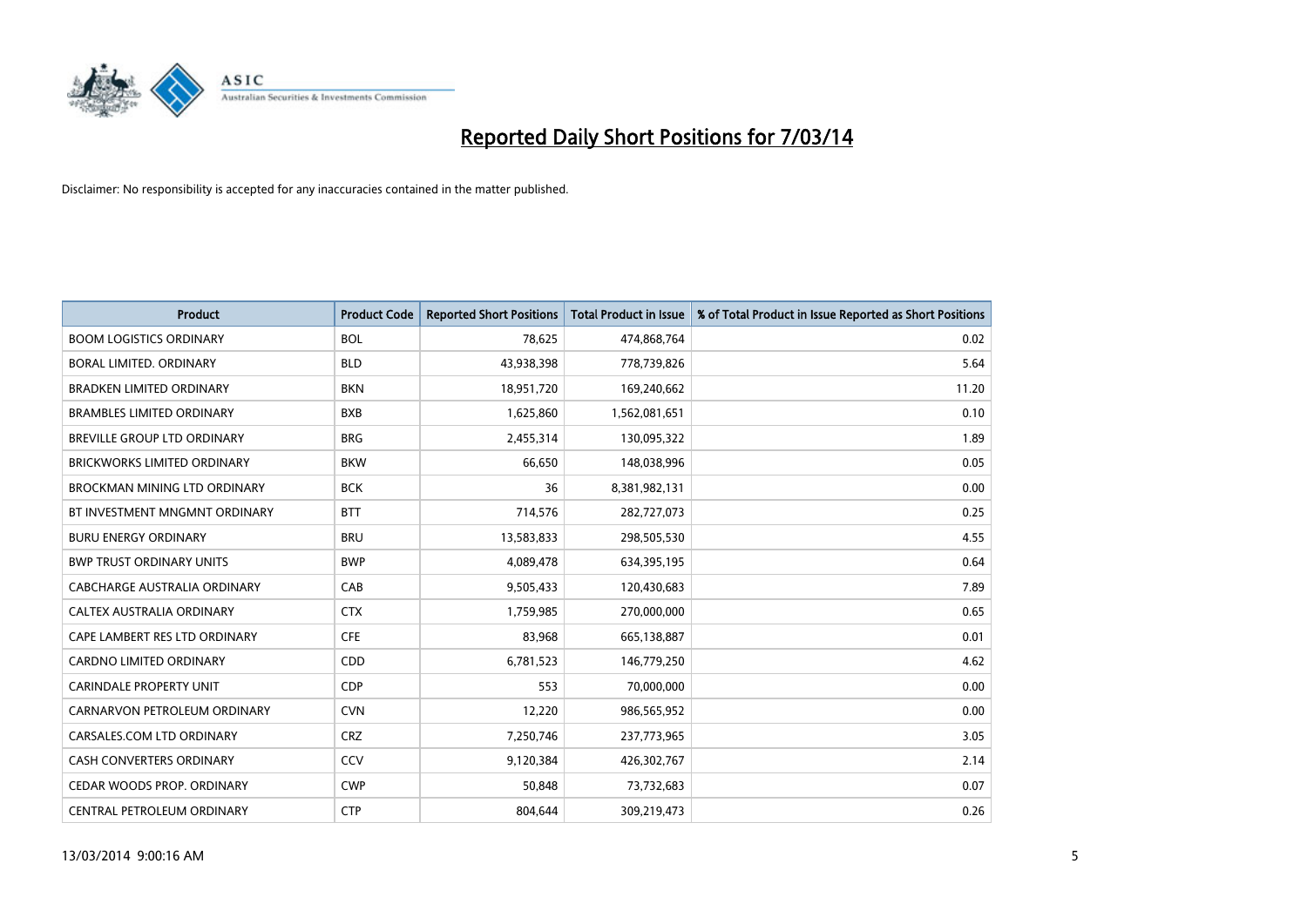

| <b>Product</b>                          | <b>Product Code</b> | <b>Reported Short Positions</b> | <b>Total Product in Issue</b> | % of Total Product in Issue Reported as Short Positions |
|-----------------------------------------|---------------------|---------------------------------|-------------------------------|---------------------------------------------------------|
| <b>CERAMIC FUEL CELLS ORDINARY</b>      | <b>CFU</b>          | 4,058                           | 1,751,724,324                 | 0.00                                                    |
| CFS RETAIL TRUST GRP STAPLED SECURITIES | <b>CFX</b>          | 66,687,184                      | 3,018,050,810                 | 2.21                                                    |
| CHALLENGER DIV.PRO. STAPLED UNITS       | <b>CDI</b>          | 30,160                          | 214,101,013                   | 0.01                                                    |
| CHALLENGER LIMITED ORDINARY             | <b>CGF</b>          | 1,054,532                       | 530,862,585                   | 0.20                                                    |
| CHARTER HALL GROUP STAPLED US PROHIBIT. | <b>CHC</b>          | 406,545                         | 347,925,558                   | 0.12                                                    |
| <b>CHARTER HALL RETAIL UNITS</b>        | <b>CQR</b>          | 9,572,243                       | 369,040,750                   | 2.59                                                    |
| <b>CHORUS LIMITED ORDINARY</b>          | <b>CNU</b>          | 779,524                         | 396,369,767                   | 0.20                                                    |
| CITIGOLD CORP LTD ORDINARY              | <b>CTO</b>          | 153,427                         | 1,495,764,906                 | 0.01                                                    |
| CLINUVEL PHARMACEUT. ORDINARY           | <b>CUV</b>          | 600                             | 38,217,038                    | 0.00                                                    |
| COAL OF AFRICA LTD ORDINARY             | <b>CZA</b>          | 426                             | 1,048,368,613                 | 0.00                                                    |
| <b>COALSPUR MINES LTD ORDINARY</b>      | CPL                 | 7,293,490                       | 641,394,435                   | 1.14                                                    |
| <b>COBAR CONSOLIDATED ORDINARY</b>      | CCU                 | 100,000                         | 329,715,353                   | 0.03                                                    |
| COCA-COLA AMATIL ORDINARY               | <b>CCL</b>          | 16,448,154                      | 763,590,249                   | 2.15                                                    |
| <b>COCHLEAR LIMITED ORDINARY</b>        | <b>COH</b>          | 9,327,043                       | 57,062,020                    | 16.35                                                   |
| <b>COCKATOO COAL ORDINARY</b>           | <b>COK</b>          | 167,987                         | 4,514,548,852                 | 0.00                                                    |
| <b>CODAN LIMITED ORDINARY</b>           | <b>CDA</b>          | 640,370                         | 176,969,924                   | 0.36                                                    |
| <b>COFFEY INTERNATIONAL ORDINARY</b>    | <b>COF</b>          | 18,923                          | 255,833,165                   | 0.01                                                    |
| <b>COKAL LTD ORDINARY</b>               | <b>CKA</b>          | 13,650                          | 471,103,926                   | 0.00                                                    |
| <b>COLLECTION HOUSE ORDINARY</b>        | <b>CLH</b>          | 2,224,028                       | 128,969,148                   | 1.72                                                    |
| COMMONWEALTH BANK, ORDINARY             | <b>CBA</b>          | 9.293.233                       | 1,611,928,836                 | 0.58                                                    |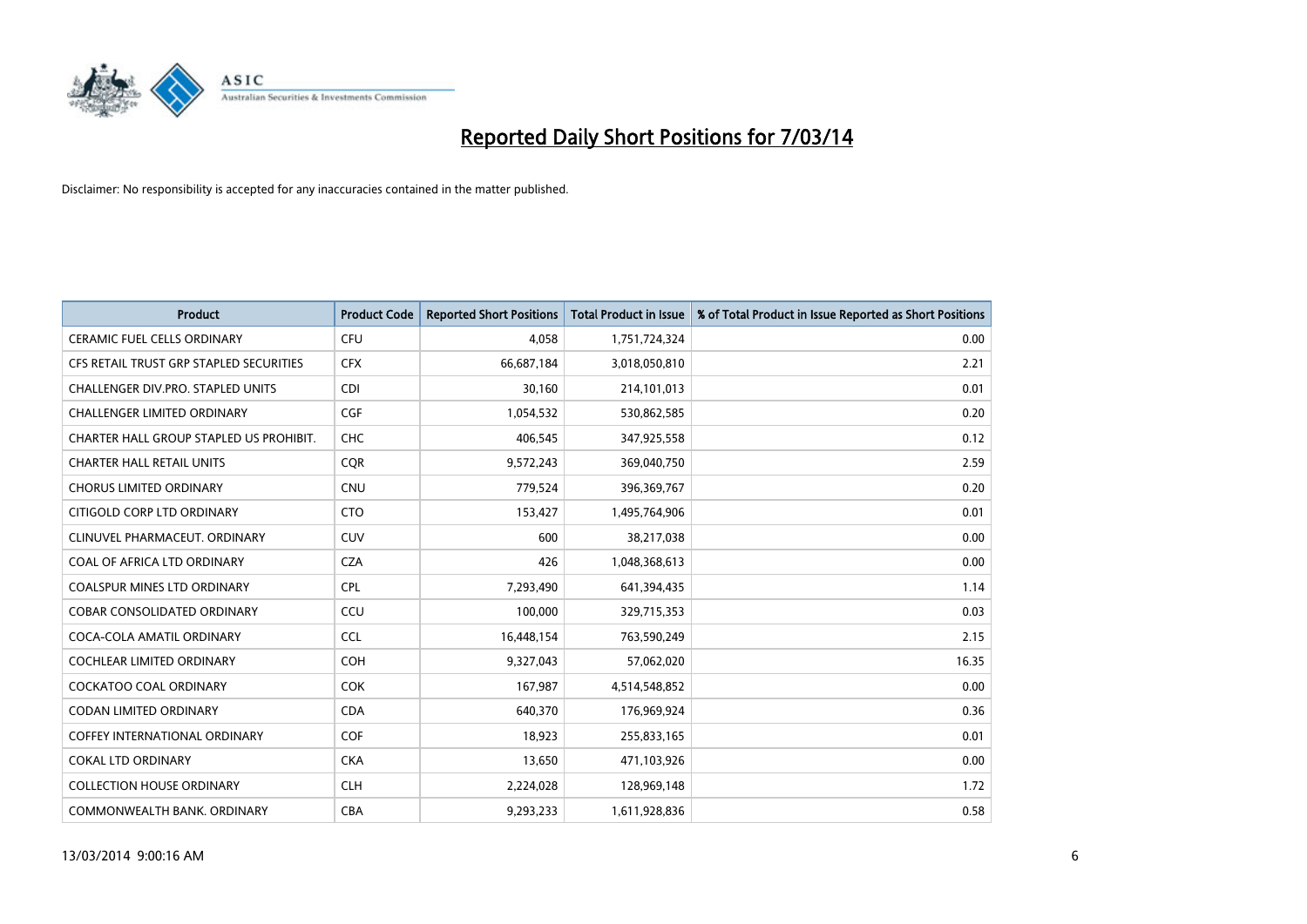

| <b>Product</b>                          | <b>Product Code</b> | <b>Reported Short Positions</b> | <b>Total Product in Issue</b> | % of Total Product in Issue Reported as Short Positions |
|-----------------------------------------|---------------------|---------------------------------|-------------------------------|---------------------------------------------------------|
| <b>COMMONWEALTH PROP ORDINARY UNITS</b> | <b>CPA</b>          | 3,155,876                       | 2,347,003,413                 | 0.13                                                    |
| <b>COMPASS RESOURCES ORDINARY</b>       | <b>CMR</b>          | 7,472                           | 1,403,744,100                 | 0.00                                                    |
| <b>COMPUTERSHARE LTD ORDINARY</b>       | <b>CPU</b>          | 11,264,940                      | 556,203,079                   | 2.03                                                    |
| COOPER ENERGY LTD ORDINARY              | <b>COE</b>          | 220,357                         | 329,235,509                   | 0.07                                                    |
| <b>CORP TRAVEL LIMITED ORDINARY</b>     | <b>CTD</b>          | 18,866                          | 89,890,762                    | 0.02                                                    |
| <b>COVER-MORE GRP LTD ORDINARY</b>      | <b>CVO</b>          | 1,832,561                       | 317,750,000                   | 0.58                                                    |
| <b>CREDIT CORP GROUP ORDINARY</b>       | <b>CCP</b>          | 153,548                         | 46,131,882                    | 0.33                                                    |
| <b>CROMWELL PROP STAPLED SECURITIES</b> | <b>CMW</b>          | 15,551,867                      | 1,724,697,156                 | 0.90                                                    |
| <b>CROWE HORWATH AUS ORDINARY</b>       | <b>CRH</b>          | 1,277,938                       | 273,005,429                   | 0.47                                                    |
| <b>CROWN RESORTS LTD ORDINARY</b>       | <b>CWN</b>          | 3,581,719                       | 728,394,185                   | 0.49                                                    |
| <b>CSG LIMITED ORDINARY</b>             | CSV                 | 8,001                           | 278,973,075                   | 0.00                                                    |
| <b>CSL LIMITED ORDINARY</b>             | <b>CSL</b>          | 659,268                         | 483,937,977                   | 0.14                                                    |
| <b>CSR LIMITED ORDINARY</b>             | <b>CSR</b>          | 14,757,755                      | 506,000,315                   | 2.92                                                    |
| <b>CUDECO LIMITED ORDINARY</b>          | CDU                 | 8,138,430                       | 234,033,408                   | 3.48                                                    |
| DART ENERGY LTD ORDINARY                | <b>DTE</b>          | 4,622,347                       | 1,108,752,733                 | 0.42                                                    |
| DATA#3 LIMITED ORDINARY                 | <b>DTL</b>          | 238,661                         | 153,974,950                   | 0.15                                                    |
| DAVID JONES LIMITED ORDINARY            | <b>DJS</b>          | 33,864,528                      | 537,137,845                   | 6.30                                                    |
| <b>DECMIL GROUP LIMITED ORDINARY</b>    | <b>DCG</b>          | 2,815,598                       | 168,657,794                   | 1.67                                                    |
| DEEP YELLOW LIMITED ORDINARY            | <b>DYL</b>          | 10,002                          | 1,614,056,807                 | 0.00                                                    |
| DEVINE LIMITED ORDINARY                 | <b>DVN</b>          | 10.000                          | 158,730,556                   | 0.01                                                    |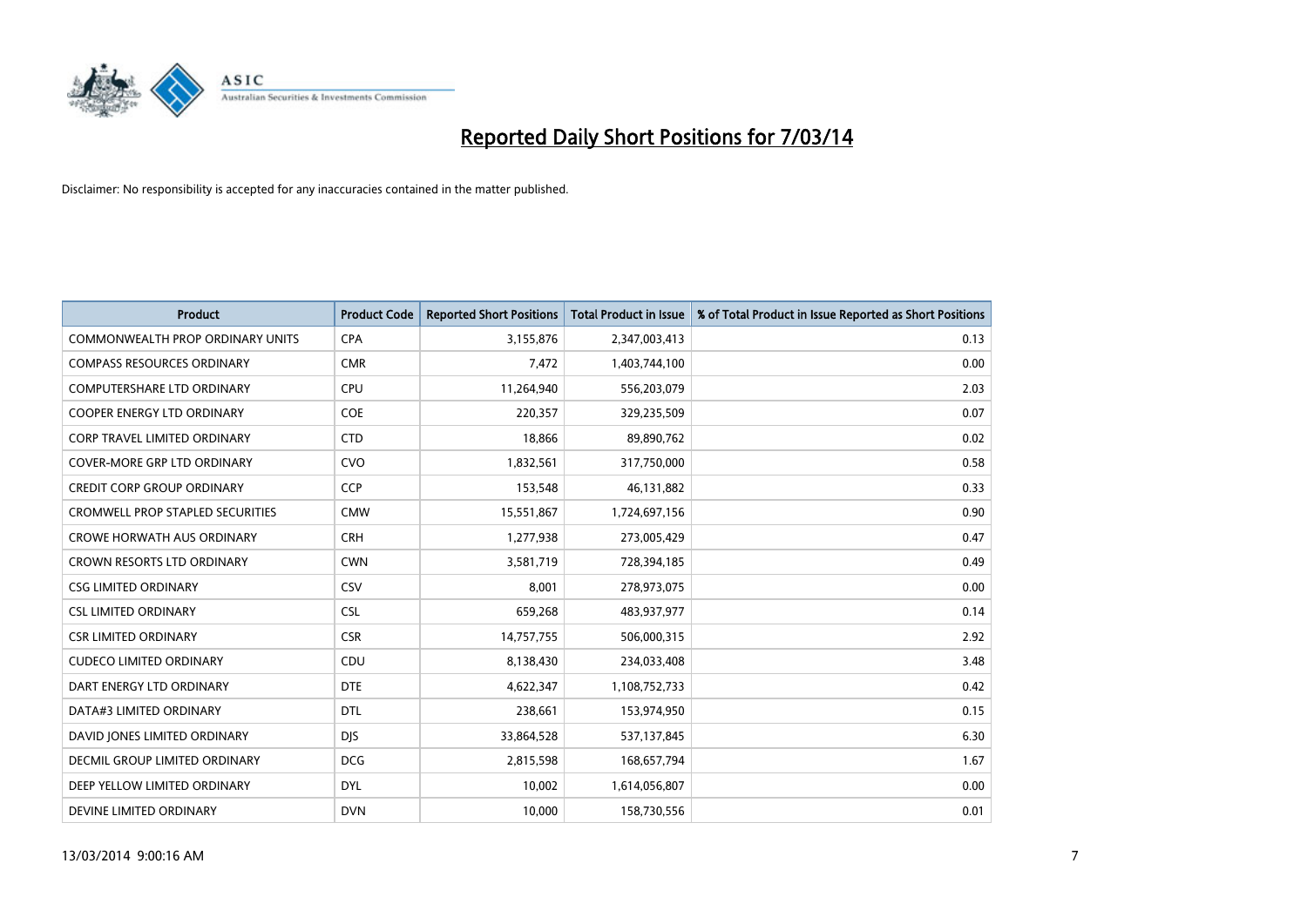

| <b>Product</b>                       | <b>Product Code</b> | <b>Reported Short Positions</b> | <b>Total Product in Issue</b> | % of Total Product in Issue Reported as Short Positions |
|--------------------------------------|---------------------|---------------------------------|-------------------------------|---------------------------------------------------------|
| DEXUS PROPERTY GROUP STAPLED UNITS   | <b>DXS</b>          | 24,769,804                      | 5,281,219,857                 | 0.47                                                    |
| DICK SMITH HLDGS ORDINARY            | <b>DSH</b>          | 11,264,159                      | 236,511,364                   | 4.76                                                    |
| DISCOVERY METALS LTD ORDINARY        | <b>DML</b>          | 4,443,728                       | 560,034,418                   | 0.79                                                    |
| DOMINO PIZZA ENTERPR ORDINARY        | <b>DMP</b>          | 1,845,819                       | 85,915,713                    | 2.15                                                    |
| DONACO INTERNATIONAL ORDINARY        | <b>DNA</b>          | 1,252,005                       | 401,051,771                   | 0.31                                                    |
| DORAY MINERALS LTD ORDINARY          | <b>DRM</b>          | 2,645                           | 163,326,768                   | 0.00                                                    |
| DOWNER EDI LIMITED ORDINARY          | <b>DOW</b>          | 14,602,042                      | 434,734,970                   | 3.36                                                    |
| DRAGON MINING LTD ORDINARY           | <b>DRA</b>          | 50,000                          | 88,840,613                    | 0.06                                                    |
| DRILLSEARCH ENERGY ORDINARY          | <b>DLS</b>          | 13,259,946                      | 432,965,895                   | 3.06                                                    |
| DUET GROUP STAPLED US PROHIBIT.      | <b>DUE</b>          | 20,466,815                      | 1,296,528,384                 | 1.58                                                    |
| DULUXGROUP LIMITED ORDINARY          | <b>DLX</b>          | 1,409,230                       | 381,093,950                   | 0.37                                                    |
| <b>DWS LTD ORDINARY</b>              | <b>DWS</b>          | 7,001                           | 132,362,763                   | 0.01                                                    |
| ECHO ENTERTAINMENT ORDINARY          | EGP                 | 22,491,560                      | 825,672,730                   | 2.72                                                    |
| <b>ELDERS LIMITED ORDINARY</b>       | <b>ELD</b>          | 19,776,311                      | 455,013,329                   | 4.35                                                    |
| ELEMENTAL MINERALS ORDINARY          | <b>ELM</b>          | 469,132                         | 303,263,391                   | 0.15                                                    |
| <b>EMECO HOLDINGS ORDINARY</b>       | <b>EHL</b>          | 14,303,232                      | 599,675,707                   | 2.39                                                    |
| <b>ENDEAVOUR MIN CORP CDI 1:1</b>    | <b>EVR</b>          | 645,061                         | 76,697,439                    | 0.84                                                    |
| ENERGY DEVELOPMENTS ORDINARY         | <b>ENE</b>          | 1,141,700                       | 169,673,095                   | 0.67                                                    |
| <b>ENERGY RESOURCES ORDINARY 'A'</b> | <b>ERA</b>          | 10,700,258                      | 517,725,062                   | 2.07                                                    |
| <b>ENERGY WORLD CORPOR, ORDINARY</b> | <b>EWC</b>          | 63,340,285                      | 1,734,166,672                 | 3.65                                                    |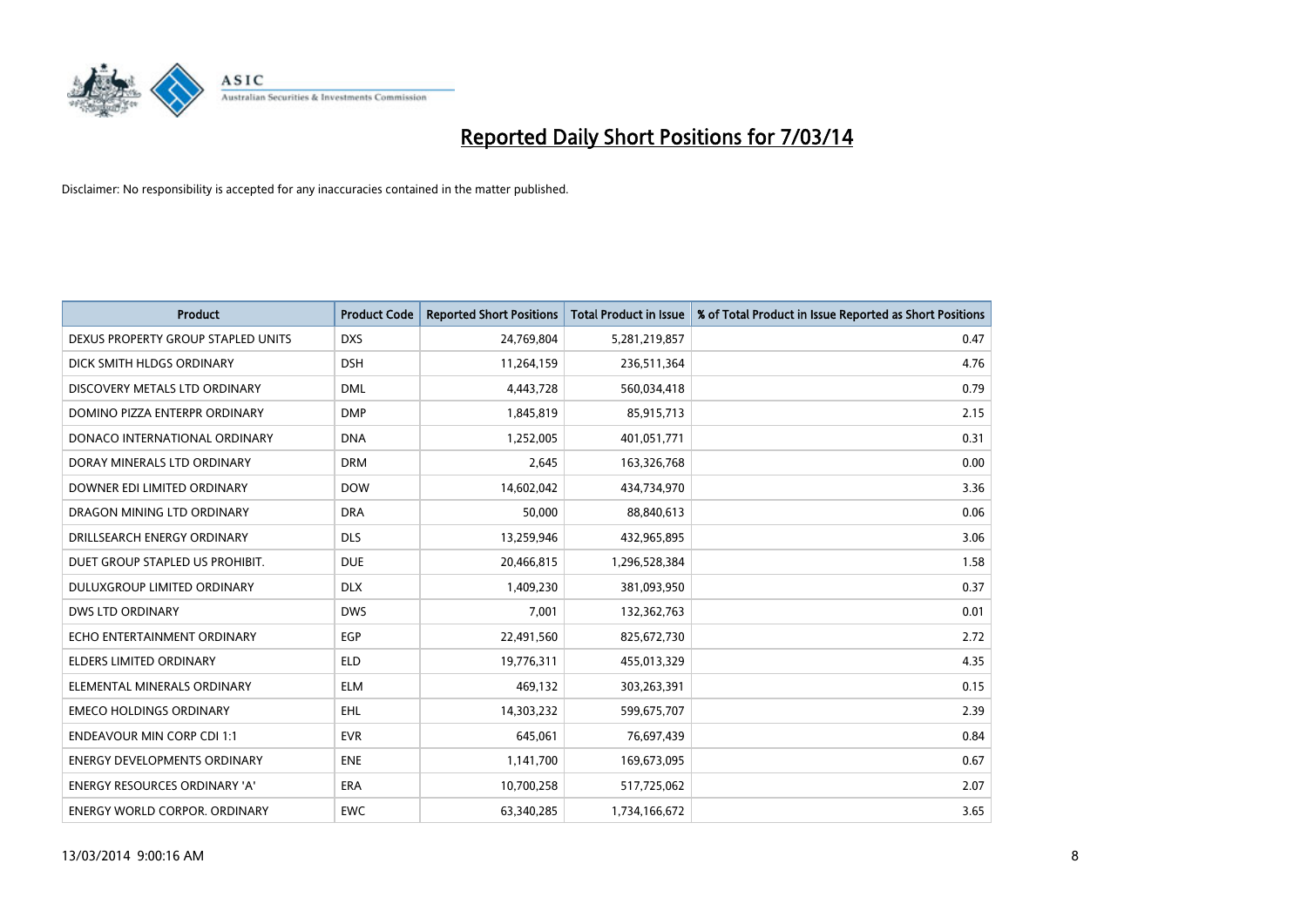

| <b>Product</b>                         | <b>Product Code</b> | <b>Reported Short Positions</b> | <b>Total Product in Issue</b> | % of Total Product in Issue Reported as Short Positions |
|----------------------------------------|---------------------|---------------------------------|-------------------------------|---------------------------------------------------------|
| <b>ENVESTRA LIMITED ORDINARY</b>       | <b>ENV</b>          | 436,229                         | 1,796,808,474                 | 0.02                                                    |
| EQUATORIAL RES LTD ORDINARY            | EQX                 | 2,009                           | 122,185,353                   | 0.00                                                    |
| ERM POWER LIMITED ORDINARY             | EPW                 | 811,975                         | 238,714,606                   | 0.34                                                    |
| ESERVGLOBAL LIMITED ORDINARY           | ESV                 | 3,004,387                       | 253,545,997                   | 1.18                                                    |
| ETHANE PIPELINE STAPLED SECURITIES     | <b>EPX</b>          | 10,000                          | 69,302,275                    | 0.01                                                    |
| EVOLUTION MINING LTD ORDINARY          | <b>EVN</b>          | 29,675,689                      | 708,652,367                   | 4.19                                                    |
| FAIRFAX MEDIA LTD ORDINARY             | <b>FXI</b>          | 158,565,133                     | 2,351,955,725                 | 6.74                                                    |
| FANTASTIC HOLDINGS ORDINARY            | <b>FAN</b>          | 18,375                          | 103,068,398                   | 0.02                                                    |
| <b>FAR LTD ORDINARY</b>                | <b>FAR</b>          | 32,670,208                      | 2,499,846,742                 | 1.31                                                    |
| FEDERATION CNTRES ORD/UNIT STAPLED SEC | FDC                 | 4,581,144                       | 1,427,641,565                 | 0.32                                                    |
| FISHER & PAYKEL H. ORDINARY            | <b>FPH</b>          | 1,621,729                       | 551,024,164                   | 0.29                                                    |
| FLEETWOOD CORP ORDINARY                | <b>FWD</b>          | 2,418,325                       | 60,522,619                    | 4.00                                                    |
| FLETCHER BUILDING ORDINARY             | <b>FBU</b>          | 1,467,997                       | 687,854,788                   | 0.21                                                    |
| <b>FLEXIGROUP LIMITED ORDINARY</b>     | <b>FXL</b>          | 1,014,024                       | 304,096,060                   | 0.33                                                    |
| FLIGHT CENTRE TRAVEL ORDINARY          | <b>FLT</b>          | 6,176,283                       | 100,554,606                   | 6.14                                                    |
| FLINDERS MINES LTD ORDINARY            | <b>FMS</b>          | 7,929,841                       | 1,826,866,748                 | 0.43                                                    |
| FOCUS MINERALS LTD ORDINARY            | <b>FML</b>          | 8,766,537                       | 9,137,375,877                 | 0.10                                                    |
| FORGE GROUP LIMITED ORDINARY           | FGE                 | 4,264,315                       | 86,169,014                    | 4.95                                                    |
| FORTESCUE METALS GRP ORDINARY          | <b>FMG</b>          | 156,858,191                     | 3,113,798,151                 | 5.04                                                    |
| <b>G.U.D. HOLDINGS ORDINARY</b>        | GUD                 | 4,183,089                       | 71,241,319                    | 5.87                                                    |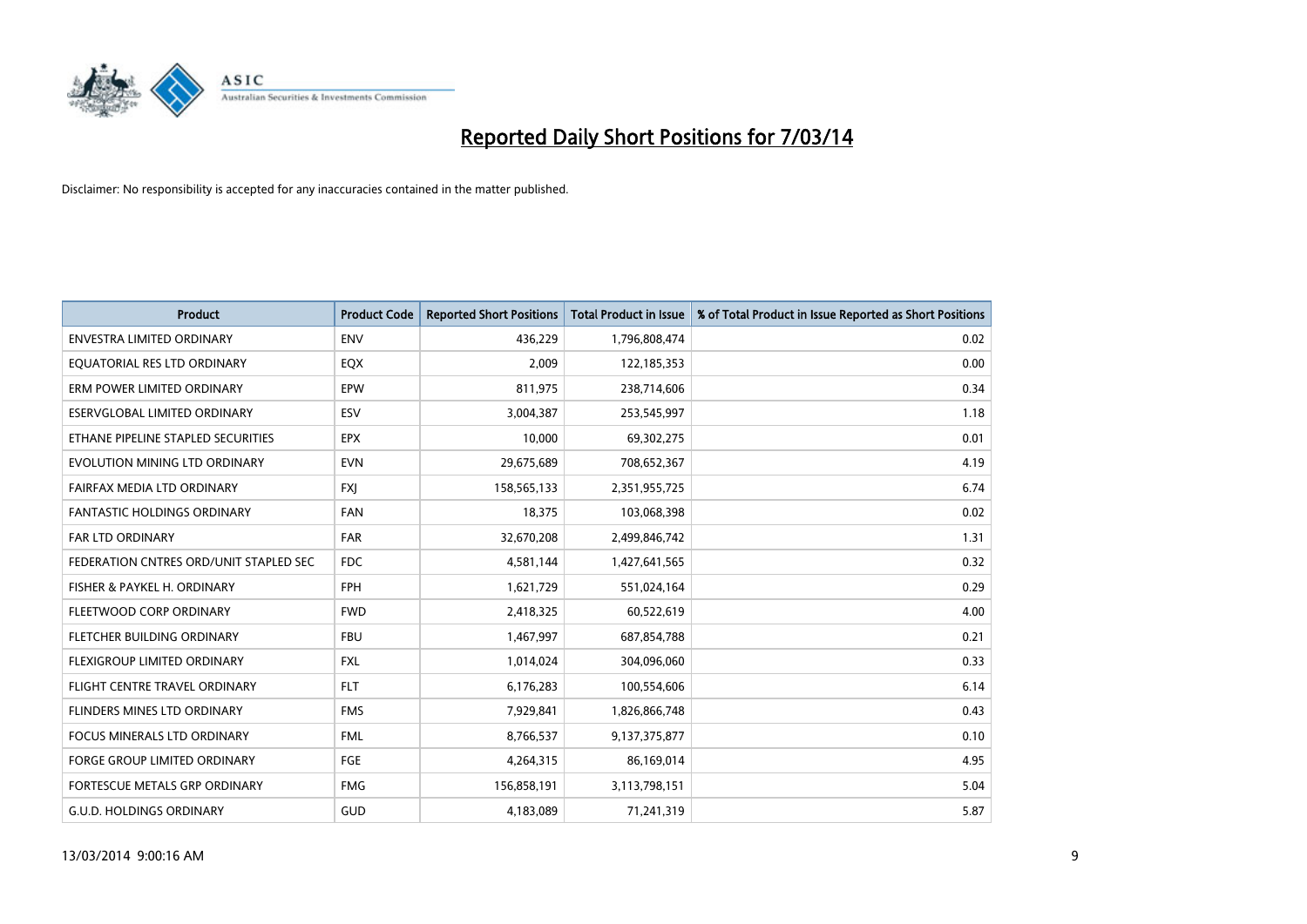

| <b>Product</b>                            | <b>Product Code</b> | <b>Reported Short Positions</b> | <b>Total Product in Issue</b> | % of Total Product in Issue Reported as Short Positions |
|-------------------------------------------|---------------------|---------------------------------|-------------------------------|---------------------------------------------------------|
| <b>G8 EDUCATION LIMITED ORDINARY</b>      | <b>GEM</b>          | 3,379,419                       | 301,705,105                   | 1.12                                                    |
| <b>GALAXY RESOURCES ORDINARY</b>          | <b>GXY</b>          | 329,458                         | 1,027,073,389                 | 0.03                                                    |
| <b>GBST HOLDINGS ORDINARY</b>             | GBT                 | 12,559                          | 66,561,725                    | 0.02                                                    |
| <b>GENETIC TECHNOLOGIES ORDINARY</b>      | <b>GTG</b>          | 982,500                         | 631,951,612                   | 0.16                                                    |
| <b>GEODYNAMICS LIMITED ORDINARY</b>       | GDY                 | 850                             | 406,452,608                   | 0.00                                                    |
| GI DYNAMICS, INC CDI US PROHIBITED        | GID                 | 921,000                         | 395,856,465                   | 0.23                                                    |
| <b>GINDALBIE METALS LTD ORDINARY</b>      | <b>GBG</b>          | 46,209,964                      | 1,493,660,842                 | 3.09                                                    |
| <b>GOLD ROAD RES LTD ORDINARY</b>         | <b>GOR</b>          | 10,271                          | 456,172,852                   | 0.00                                                    |
| <b>GOODMAN FIELDER, ORDINARY</b>          | <b>GFF</b>          | 58,929,154                      | 1,955,559,207                 | 3.01                                                    |
| <b>GOODMAN GROUP STAPLED</b>              | <b>GMG</b>          | 3,323,360                       | 1,727,685,976                 | 0.19                                                    |
| <b>GPT GROUP STAPLED SEC.</b>             | <b>GPT</b>          | 2,979,259                       | 1,685,779,634                 | 0.18                                                    |
| <b>GRAINCORP LIMITED A CLASS ORDINARY</b> | <b>GNC</b>          | 1,342,106                       | 228,855,628                   | 0.59                                                    |
| <b>GRANGE RESOURCES, ORDINARY</b>         | GRR                 | 4,368,389                       | 1,157,097,869                 | 0.38                                                    |
| <b>GREENLAND MIN EN LTD ORDINARY</b>      | GGG                 | 2,515,539                       | 574,572,911                   | 0.44                                                    |
| <b>GRYPHON MINERALS LTD ORDINARY</b>      | GRY                 | 4,509,189                       | 400,889,282                   | 1.12                                                    |
| <b>GUILDFORD COAL LTD ORDINARY</b>        | <b>GUF</b>          | 230,759                         | 744,594,332                   | 0.03                                                    |
| <b>GUINNESS PEAT GROUP. CDI 1:1</b>       | GPG                 | 81,925                          | 185,725,775                   | 0.04                                                    |
| <b>GWA GROUP LTD ORDINARY</b>             | <b>GWA</b>          | 9,241,308                       | 306,533,770                   | 3.01                                                    |
| HARVEY NORMAN ORDINARY                    | <b>HVN</b>          | 55,652,198                      | 1,062,316,784                 | 5.24                                                    |
| <b>HENDERSON GROUP CDI 1:1</b>            | <b>HGG</b>          | 852.902                         | 632,597,144                   | 0.13                                                    |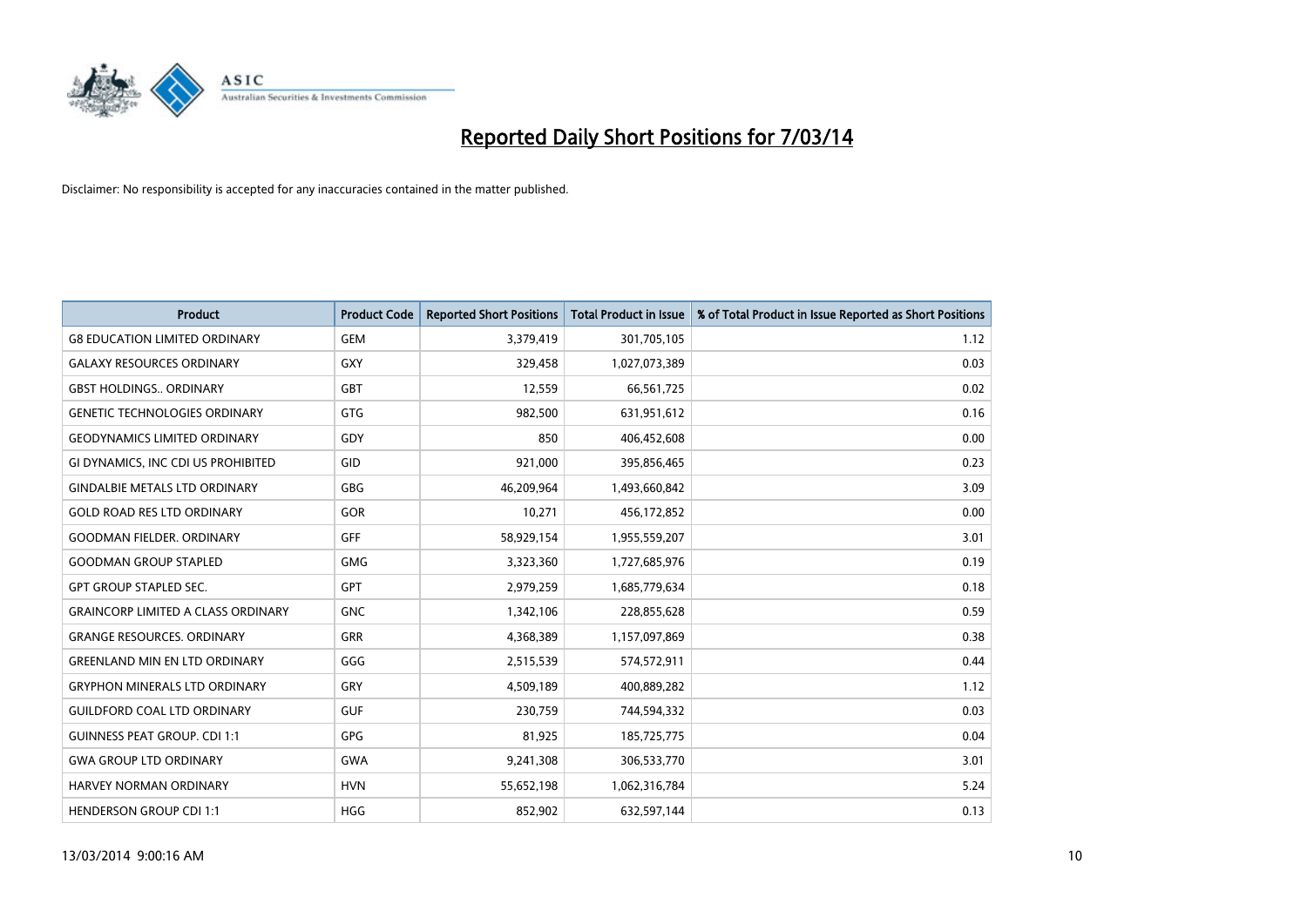

| <b>Product</b>                           | <b>Product Code</b> | <b>Reported Short Positions</b> | <b>Total Product in Issue</b> | % of Total Product in Issue Reported as Short Positions |
|------------------------------------------|---------------------|---------------------------------|-------------------------------|---------------------------------------------------------|
| HFA HOLDINGS LIMITED ORDINARY            | <b>HFA</b>          | 3,809                           | 118,738,157                   | 0.00                                                    |
| HIGHLANDS PACIFIC ORDINARY               | <b>HIG</b>          | 10,001                          | 854,261,346                   | 0.00                                                    |
| HILLGROVE RES LTD ORDINARY               | <b>HGO</b>          | 475,339                         | 1,180,889,221                 | 0.04                                                    |
| HILLS LTD ORDINARY                       | HIL                 | 590,069                         | 236,619,450                   | 0.25                                                    |
| HORIZON OIL LIMITED ORDINARY             | <b>HZN</b>          | 92,615,081                      | 1,301,147,932                 | 7.12                                                    |
| HOT CHILI LTD ORDINARY                   | <b>HCH</b>          | 10,000                          | 347,732,196                   | 0.00                                                    |
| <b>HOTEL PROPERTY STAPLED</b>            | <b>HPI</b>          | 630.000                         | 132,870,000                   | 0.47                                                    |
| <b>ICAR ASIA LTD ORDINARY</b>            | ICQ                 | 80,782                          | 121,346,281                   | 0.07                                                    |
| ICON ENERGY LIMITED ORDINARY             | <b>ICN</b>          | 2,926                           | 615,774,351                   | 0.00                                                    |
| <b>IINET LIMITED ORDINARY</b>            | <b>IIN</b>          | 290,255                         | 161,238,847                   | 0.18                                                    |
| ILUKA RESOURCES ORDINARY                 | ILU                 | 41,242,170                      | 418,700,517                   | 9.85                                                    |
| <b>IMDEX LIMITED ORDINARY</b>            | <b>IMD</b>          | 4,113,116                       | 210,473,188                   | 1.95                                                    |
| <b>INCITEC PIVOT ORDINARY</b>            | IPL                 | 28,706,830                      | 1,644,919,097                 | 1.75                                                    |
| <b>INDEPENDENCE GROUP ORDINARY</b>       | <b>IGO</b>          | 5,166,248                       | 233,323,905                   | 2.21                                                    |
| <b>INDOCHINE MINING LTD ORDINARY</b>     | <b>IDC</b>          | 16,915                          | 965,200,471                   | 0.00                                                    |
| INDOPHIL RESOURCES ORDINARY              | <b>IRN</b>          | 591,995                         | 1,203,146,194                 | 0.05                                                    |
| <b>INFIGEN ENERGY STAPLED SECURITIES</b> | <b>IFN</b>          | 3,421,255                       | 764,993,434                   | 0.45                                                    |
| <b>INFRATIL LIMITED ORDINARY</b>         | IFZ                 | 81,000                          | 602,983,776                   | 0.01                                                    |
| <b>INSURANCE AUSTRALIA ORDINARY</b>      | IAG                 | 1,993,000                       | 2,341,618,048                 | 0.09                                                    |
| <b>INTREPID MINES ORDINARY</b>           | <b>IAU</b>          | 17,619,355                      | 556,612,782                   | 3.17                                                    |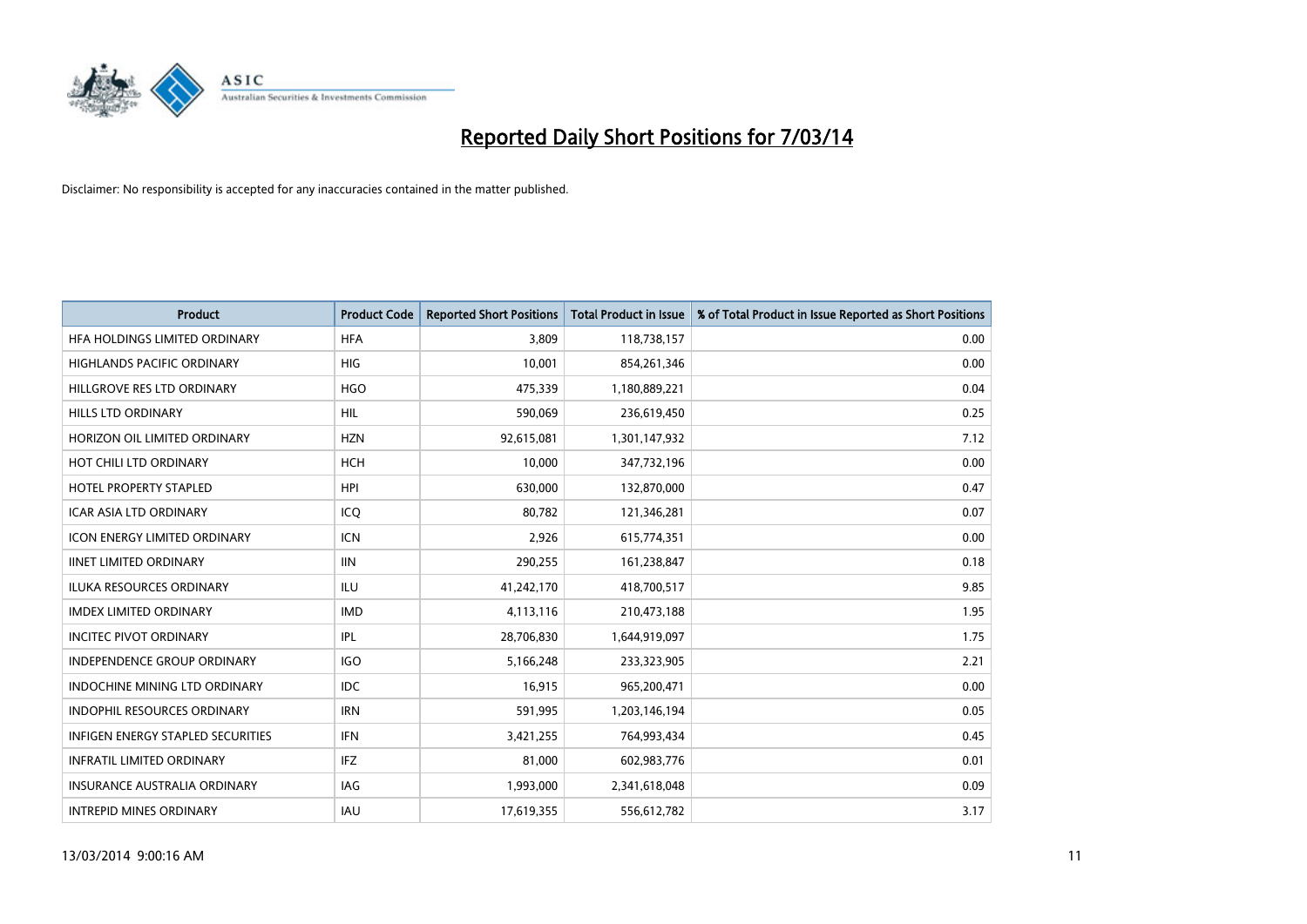

| <b>Product</b>                                  | <b>Product Code</b> | <b>Reported Short Positions</b> | <b>Total Product in Issue</b> | % of Total Product in Issue Reported as Short Positions |
|-------------------------------------------------|---------------------|---------------------------------|-------------------------------|---------------------------------------------------------|
| <b>INVESTA OFFICE FUND STAPLED SECURITIES</b>   | <b>IOF</b>          | 433,176                         | 614,047,458                   | 0.07                                                    |
| <b>INVOCARE LIMITED ORDINARY</b>                | IVC                 | 4,484,170                       | 110,030,298                   | 4.08                                                    |
| <b>IOOF HOLDINGS LTD ORDINARY</b>               | IFL                 | 2,026,739                       | 232,118,034                   | 0.87                                                    |
| <b>IPROPERTY GROUP LTD ORDINARY</b>             | <b>IPP</b>          | 338,766                         | 181,398,426                   | 0.19                                                    |
| <b>IRESS LIMITED ORDINARY</b>                   | <b>IRE</b>          | 498.560                         | 158,585,126                   | 0.31                                                    |
| <b>IRON ORE HOLDINGS ORDINARY</b>               | <b>IOH</b>          | 26,197                          | 161,174,005                   | 0.02                                                    |
| <b>ISELECT LTD ORDINARY</b>                     | <b>ISU</b>          | 226,332                         | 260,889,894                   | 0.09                                                    |
| ISHS GLOB HEALTH ETF CDI 1:1                    | X                   | 5,359                           | 13,050,000                    | 0.04                                                    |
| <b>ISONEA LIMITED ORDINARY</b>                  | <b>ISN</b>          | 2,000                           | 264,245,848                   | 0.00                                                    |
| <b>IAMES HARDIE INDUST CHESS DEPOSITARY INT</b> | <b>IHX</b>          | 2,627,178                       | 443,716,646                   | 0.59                                                    |
| <b>JB HI-FI LIMITED ORDINARY</b>                | <b>IBH</b>          | 11,578,319                      | 100,385,400                   | 11.53                                                   |
| <b>KAGARA LTD ORDINARY</b>                      | KZL                 | 3,350,441                       | 798,953,117                   | 0.42                                                    |
| KAROON GAS AUSTRALIA ORDINARY                   | <b>KAR</b>          | 8,760,530                       | 255,841,581                   | 3.42                                                    |
| KATHMANDU HOLD LTD ORDINARY                     | <b>KMD</b>          | 309.458                         | 200,473,338                   | 0.15                                                    |
| <b>KBL MINING LIMITED ORDINARY</b>              | <b>KBL</b>          | 1,820                           | 393,535,629                   | 0.00                                                    |
| KINGSGATE CONSOLID. ORDINARY                    | <b>KCN</b>          | 16,018,188                      | 164,154,349                   | 9.76                                                    |
| KINGSROSE MINING LTD ORDINARY                   | <b>KRM</b>          | 919,557                         | 358,611,493                   | 0.26                                                    |
| LEIGHTON HOLDINGS ORDINARY                      | LEI                 | 24,734,962                      | 337,235,188                   | 7.33                                                    |
| LEND LEASE GROUP UNIT/ORD STAPLED               | <b>LLC</b>          | 6,049,483                       | 576,712,337                   | 1.05                                                    |
| LYCOPODIUM LIMITED ORDINARY                     | LYL                 | 1,001                           | 38,955,103                    | 0.00                                                    |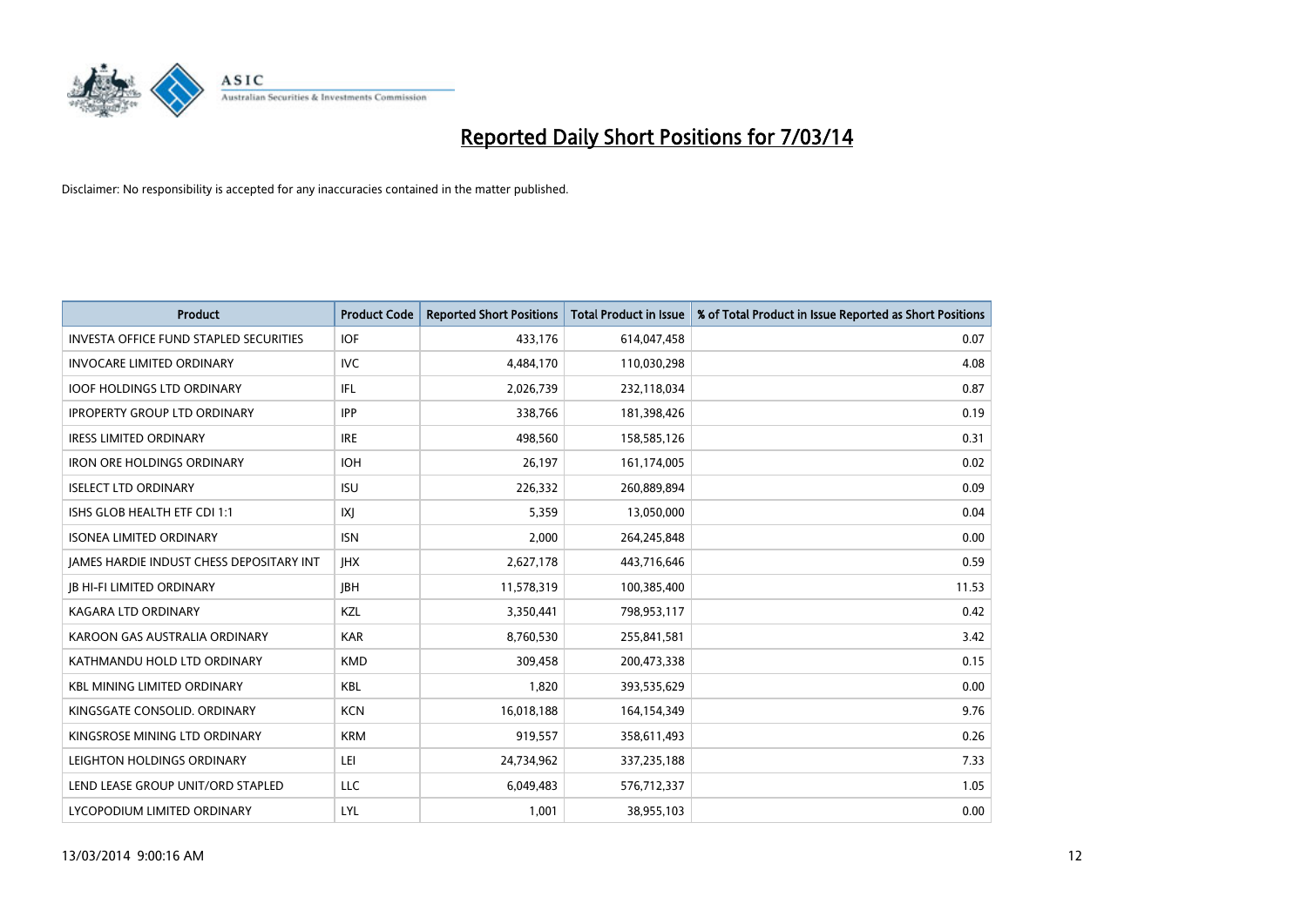

| <b>Product</b>                        | <b>Product Code</b> | <b>Reported Short Positions</b> | <b>Total Product in Issue</b> | % of Total Product in Issue Reported as Short Positions |
|---------------------------------------|---------------------|---------------------------------|-------------------------------|---------------------------------------------------------|
| LYNAS CORPORATION ORDINARY            | <b>LYC</b>          | 153,809,846                     | 1,961,160,594                 | 7.84                                                    |
| <b>M2 GRP LTD ORDINARY</b>            | <b>MTU</b>          | 11,686,558                      | 179,384,685                   | 6.51                                                    |
| <b>MACA LIMITED ORDINARY</b>          | <b>MLD</b>          | 207,522                         | 176,476,373                   | 0.12                                                    |
| MACMAHON HOLDINGS ORDINARY            | <b>MAH</b>          | 557,432                         | 1,261,699,966                 | 0.04                                                    |
| MACO ATLAS ROADS GRP ORDINARY STAPLED | <b>MOA</b>          | 9,030,103                       | 487,230,540                   | 1.85                                                    |
| MACQUARIE GROUP LTD ORDINARY          | <b>MOG</b>          | 1,544,514                       | 321,074,750                   | 0.48                                                    |
| MAGELLAN FIN GRP LTD ORDINARY         | <b>MFG</b>          | 1,845,225                       | 155,830,849                   | 1.18                                                    |
| MATRIX C & E LTD ORDINARY             | <b>MCE</b>          | 2,880,286                       | 94,555,428                    | 3.05                                                    |
| MAVERICK DRILLING ORDINARY            | <b>MAD</b>          | 7,641,487                       | 468,004,529                   | 1.63                                                    |
| <b>MAXITRANS INDUSTRIES ORDINARY</b>  | <b>MXI</b>          | 313,539                         | 183,993,392                   | 0.17                                                    |
| MCALEESE LTD ORDINARY                 | <b>MCS</b>          | 23,000                          | 296,577,121                   | 0.01                                                    |
| MCMILLAN SHAKESPEARE ORDINARY         | <b>MMS</b>          | 336,037                         | 74,523,965                    | 0.45                                                    |
| MCPHERSON'S LTD ORDINARY              | <b>MCP</b>          | 100,852                         | 93,994,381                    | 0.11                                                    |
| MEDUSA MINING LTD ORDINARY            | <b>MML</b>          | 6,991,096                       | 207,794,301                   | 3.36                                                    |
| MELBOURNE IT LIMITED ORDINARY         | <b>MLB</b>          | 13,456                          | 83,659,248                    | 0.02                                                    |
| MERIDIAN ENERGY INSTALMENT RECEIPTS   | <b>MEZCA</b>        | 768,860                         | 1,255,413,626                 | 0.06                                                    |
| MERLIN DIAMONDS LTD ORDINARY          | <b>MED</b>          | 6,816,027                       | 225,480,396                   | 3.02                                                    |
| <b>MERMAID MARINE ORDINARY</b>        | <b>MRM</b>          | 7,703,674                       | 232,652,241                   | 3.31                                                    |
| MESOBLAST LIMITED ORDINARY            | <b>MSB</b>          | 18,420,282                      | 321,210,394                   | 5.73                                                    |
| METALS X LIMITED ORDINARY             | <b>MLX</b>          | 515,083                         | 1,655,386,110                 | 0.03                                                    |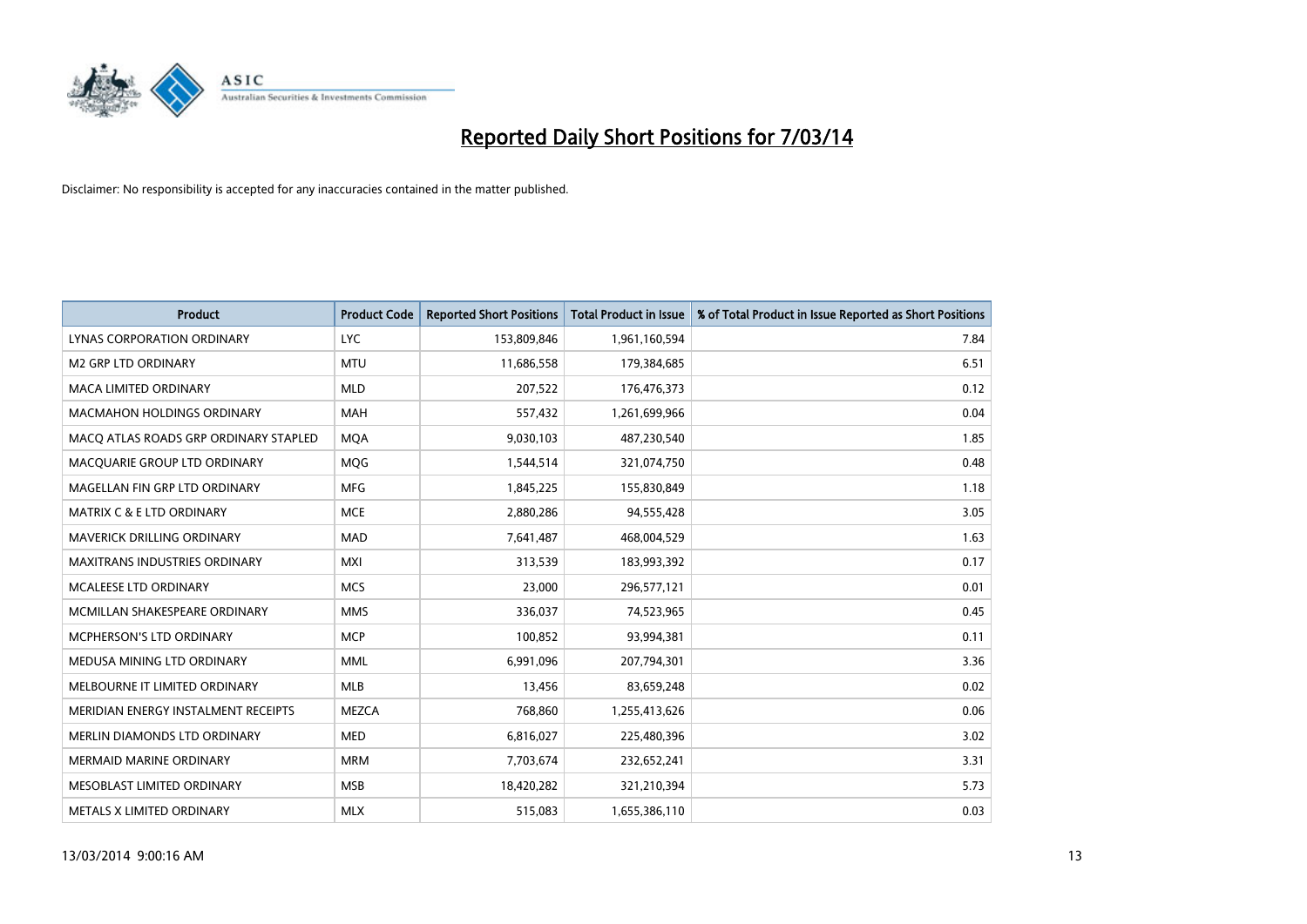

| <b>Product</b>                       | <b>Product Code</b> | <b>Reported Short Positions</b> | <b>Total Product in Issue</b> | % of Total Product in Issue Reported as Short Positions |
|--------------------------------------|---------------------|---------------------------------|-------------------------------|---------------------------------------------------------|
| METCASH LIMITED ORDINARY             | <b>MTS</b>          | 109,399,247                     | 888,338,048                   | 12.32                                                   |
| MIGHTY RIVER POWER ORDINARY          | <b>MYT</b>          | 3,690,529                       | 1,400,012,517                 | 0.26                                                    |
| MINCOR RESOURCES NL ORDINARY         | <b>MCR</b>          | 2,289,258                       | 188,208,274                   | 1.22                                                    |
| MINERAL DEPOSITS ORDINARY            | <b>MDL</b>          | 615,008                         | 103,538,786                   | 0.59                                                    |
| MINERAL RESOURCES, ORDINARY          | <b>MIN</b>          | 3,080,113                       | 186,312,198                   | 1.65                                                    |
| MINT WIRELESS ORDINARY               | <b>MNW</b>          | 1,002,223                       | 403,872,395                   | 0.25                                                    |
| MIRABELA NICKEL LTD ORDINARY         | <b>MBN</b>          | 18,855,648                      | 876,801,147                   | 2.15                                                    |
| MIRVAC GROUP STAPLED SECURITIES      | <b>MGR</b>          | 3,781,039                       | 3,691,853,748                 | 0.10                                                    |
| MOLOPO ENERGY LTD ORDINARY           | <b>MPO</b>          | 268,667                         | 247,133,976                   | 0.11                                                    |
| <b>MONADELPHOUS GROUP ORDINARY</b>   | <b>MND</b>          | 13,653,505                      | 92,308,047                    | 14.79                                                   |
| MORTGAGE CHOICE LTD ORDINARY         | <b>MOC</b>          | 18,986                          | 123,780,387                   | 0.02                                                    |
| <b>MOUNT GIBSON IRON ORDINARY</b>    | <b>MGX</b>          | 6,489,169                       | 1,090,584,232                 | 0.60                                                    |
| MULTIPLEX SITES SITES                | <b>MXUPA</b>        | 1,652                           | 4,500,000                     | 0.04                                                    |
| <b>MURCHISON METALS LTD ORDINARY</b> | <b>MMX</b>          | 216,291                         | 450,497,346                   | 0.05                                                    |
| <b>MYER HOLDINGS LTD ORDINARY</b>    | <b>MYR</b>          | 82,152,252                      | 585,684,551                   | 14.03                                                   |
| MYSTATE LIMITED ORDINARY             | <b>MYS</b>          | 2,542                           | 87,234,451                    | 0.00                                                    |
| NANOSONICS LIMITED ORDINARY          | <b>NAN</b>          | 191,811                         | 263,798,826                   | 0.07                                                    |
| NATIONAL AUST. BANK ORDINARY         | <b>NAB</b>          | 5,994,295                       | 2,353,760,289                 | 0.25                                                    |
| NATIONAL STORAGE STAPLED             | <b>NSR</b>          | 44.640                          | 244,897,097                   | 0.02                                                    |
| NAVITAS LIMITED ORDINARY             | <b>NVT</b>          | 2.922.640                       | 375,416,910                   | 0.78                                                    |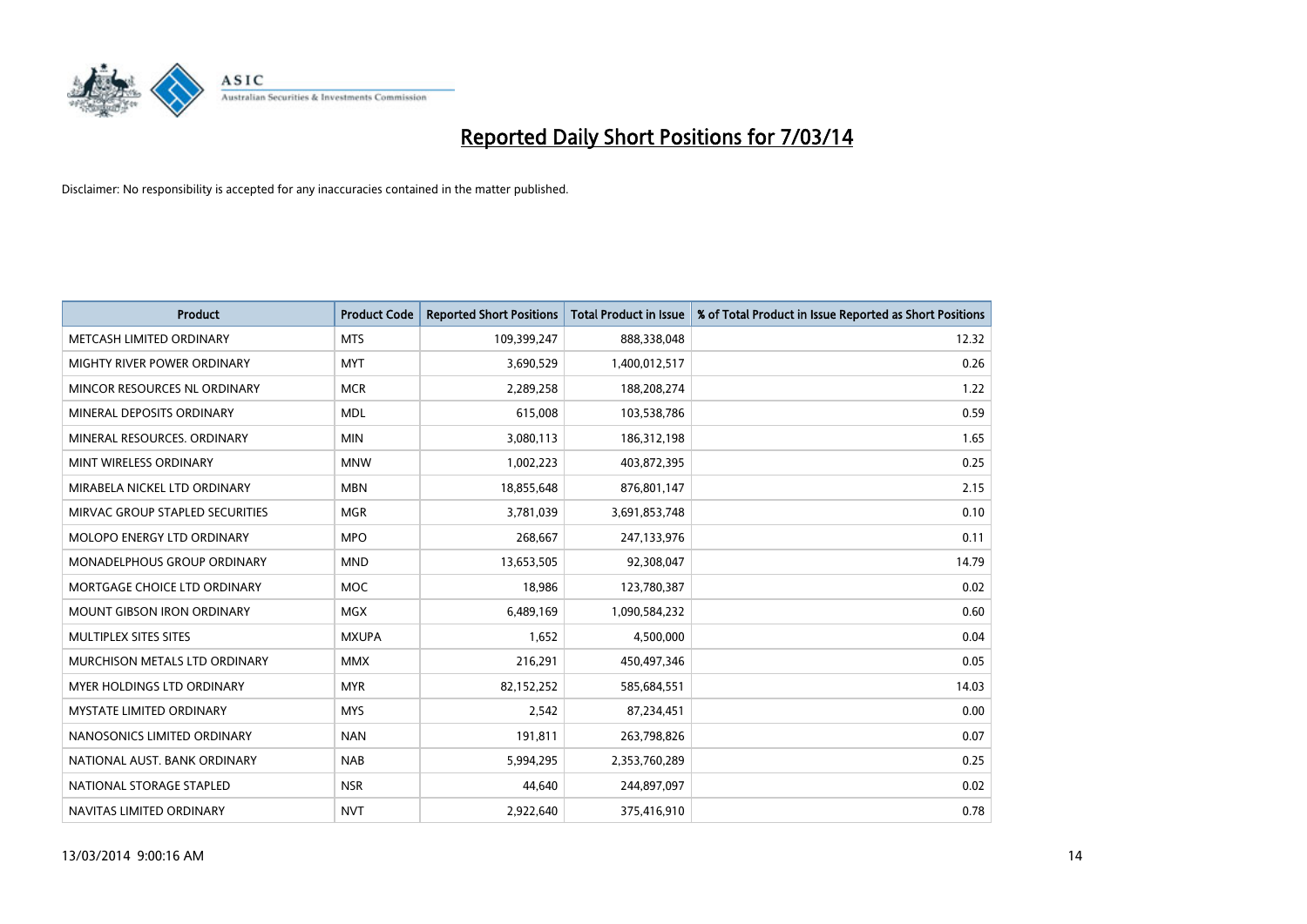

| <b>Product</b>                | <b>Product Code</b> | <b>Reported Short Positions</b> | <b>Total Product in Issue</b> | % of Total Product in Issue Reported as Short Positions |
|-------------------------------|---------------------|---------------------------------|-------------------------------|---------------------------------------------------------|
| NEON ENERGY LIMITED ORDINARY  | <b>NEN</b>          | 2,418,434                       | 553,037,848                   | 0.44                                                    |
| NEW GUINEA ENERGY ORDINARY    | <b>NGE</b>          | 38,340,318                      | 846,541,193                   | 4.53                                                    |
| NEW HOPE CORPORATION ORDINARY | <b>NHC</b>          | 580,057                         | 830,933,112                   | 0.07                                                    |
| NEWCREST MINING ORDINARY      | <b>NCM</b>          | 11,122,693                      | 766,510,971                   | 1.45                                                    |
| NEWS CORP A NON-VOTING CDI    | <b>NWSLV</b>        | 607,308                         | 3,888,141                     | 15.62                                                   |
| NEWS CORP B VOTING CDI        | <b>NWS</b>          | 3,172,721                       | 18,687,860                    | 16.98                                                   |
| NEWSAT LIMITED ORDINARY       | <b>NWT</b>          | 4,036,520                       | 611,324,841                   | 0.66                                                    |
| NEXTDC LIMITED ORDINARY       | <b>NXT</b>          | 9,601,846                       | 192,904,486                   | 4.98                                                    |
| NEXUS ENERGY LIMITED ORDINARY | <b>NXS</b>          | 1,462,101                       | 1,330,219,459                 | 0.11                                                    |
| NIB HOLDINGS LIMITED ORDINARY | <b>NHF</b>          | 3,367,558                       | 439,004,182                   | 0.77                                                    |
| NICK SCALI LIMITED ORDINARY   | <b>NCK</b>          | 2,001                           | 81,000,000                    | 0.00                                                    |
| NIDO PETROLEUM ORDINARY       | <b>NDO</b>          | 47,402                          | 2,048,317,635                 | 0.00                                                    |
| NINE ENTERTAINMENT ORDINARY   | <b>NEC</b>          | 8,592,521                       | 940,295,023                   | 0.91                                                    |
| NOBLE MINERAL RES ORDINARY    | <b>NMG</b>          | 2,365,726                       | 666,397,952                   | 0.36                                                    |
| NORTHERN IRON LTD ORDINARY    | <b>NFE</b>          | 27,072                          | 484,405,314                   | 0.01                                                    |
| NORTHERN STAR ORDINARY        | <b>NST</b>          | 669,649                         | 526,308,781                   | 0.13                                                    |
| NOVOGEN LIMITED ORDINARY      | <b>NRT</b>          | 164,193                         | 163,810,997                   | 0.10                                                    |
| NRW HOLDINGS LIMITED ORDINARY | <b>NWH</b>          | 17,623,552                      | 278,888,011                   | 6.32                                                    |
| NUCOAL RESOURCES LTD ORDINARY | <b>NCR</b>          |                                 | 768,612,354                   | 0.00                                                    |
| NUFARM LIMITED ORDINARY       | <b>NUF</b>          | 16,111,112                      | 263,725,895                   | 6.11                                                    |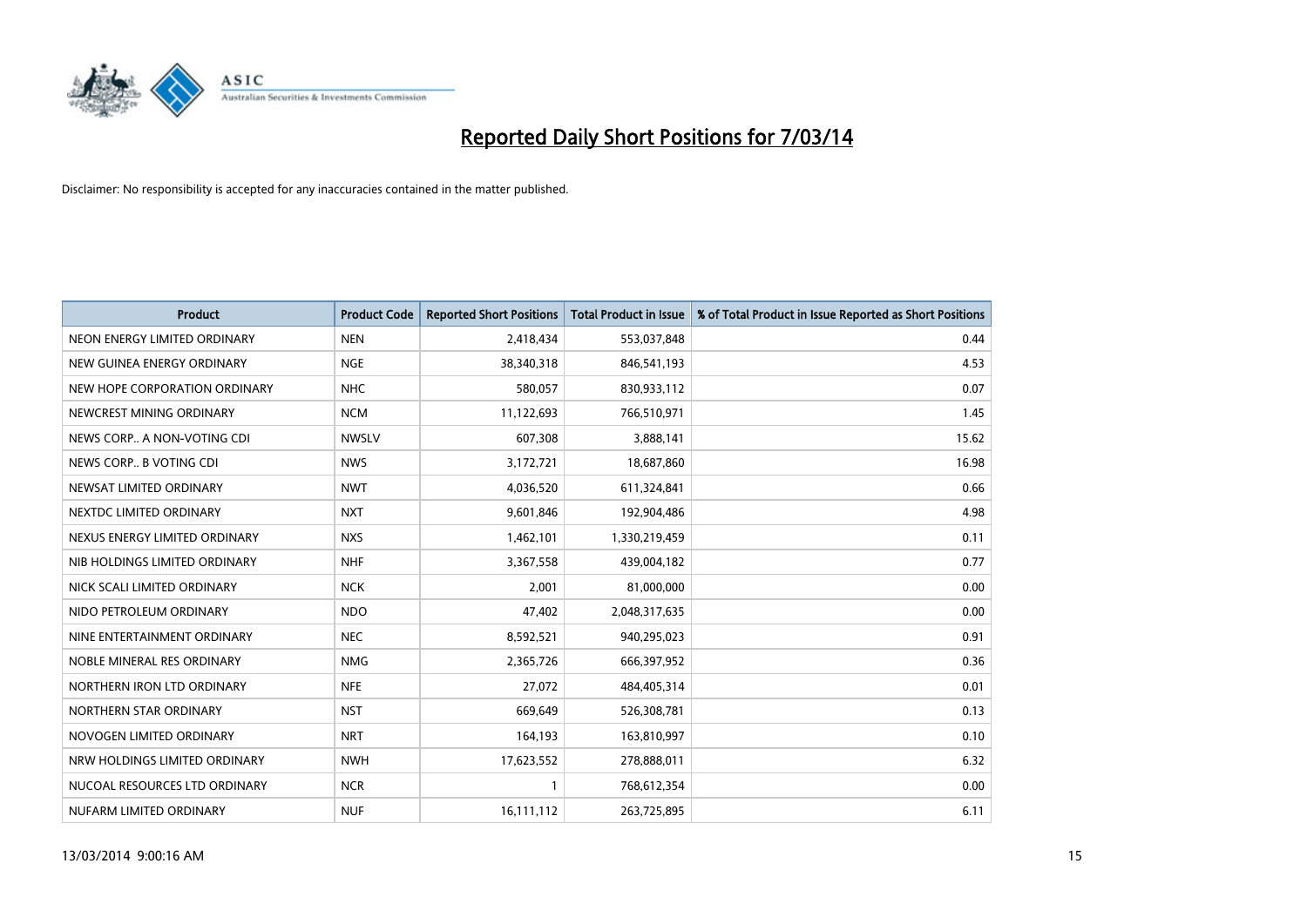

| <b>Product</b>                        | <b>Product Code</b> | <b>Reported Short Positions</b> | <b>Total Product in Issue</b> | % of Total Product in Issue Reported as Short Positions |
|---------------------------------------|---------------------|---------------------------------|-------------------------------|---------------------------------------------------------|
| <b>OAKTON LIMITED ORDINARY</b>        | <b>OKN</b>          | 422,630                         | 89,990,235                    | 0.47                                                    |
| OCEANAGOLD CORP. CHESS DEPOSITARY INT | <b>OGC</b>          | 510,059                         | 300,350,129                   | 0.17                                                    |
| OIL SEARCH LTD ORDINARY               | <b>OSH</b>          | 11,120,575                      | 1,343,361,150                 | 0.83                                                    |
| OM HOLDINGS LIMITED ORDINARY          | <b>OMH</b>          | 3,688,514                       | 733,423,337                   | 0.50                                                    |
| ORICA LIMITED ORDINARY                | ORI                 | 8,955,274                       | 370,924,362                   | 2.41                                                    |
| ORIGIN ENERGY ORDINARY                | <b>ORG</b>          | 8,350,070                       | 1,101,228,973                 | 0.76                                                    |
| OROCOBRE LIMITED ORDINARY             | <b>ORE</b>          | 1,890,047                       | 132,041,911                   | 1.43                                                    |
| ORORA LIMITED ORDINARY                | <b>ORA</b>          | 175,604                         | 1,206,684,923                 | 0.01                                                    |
| OROTONGROUP LIMITED ORDINARY          | <b>ORL</b>          | 218,347                         | 40,880,902                    | 0.53                                                    |
| OTTO ENERGY LIMITED ORDINARY          | <b>OEL</b>          | 400,000                         | 1,149,290,071                 | 0.03                                                    |
| OZ MINERALS ORDINARY                  | OZL                 | 10,582,380                      | 303,470,022                   | 3.49                                                    |
| <b>OZFOREX GROUP LTD ORDINARY</b>     | <b>OFX</b>          | 2,276,611                       | 240,000,000                   | 0.95                                                    |
| PACIFIC BRANDS ORDINARY               | <b>PBG</b>          | 7,649,569                       | 912,915,695                   | 0.84                                                    |
| PACT GROUP HLDGS LTD ORDINARY         | <b>PGH</b>          | 1,965,293                       | 294,097,961                   | 0.67                                                    |
| PADBURY MINING LTD ORDINARY           | <b>PDY</b>          | 2,840,000                       | 3,372,433,650                 | 0.08                                                    |
| PALADIN ENERGY LTD ORDINARY           | <b>PDN</b>          | 111,767,925                     | 964, 367, 284                 | 11.59                                                   |
| PANAUST LIMITED ORDINARY              | <b>PNA</b>          | 7,827,543                       | 634,392,712                   | 1.23                                                    |
| PANORAMIC RESOURCES ORDINARY          | PAN                 | 1,088,219                       | 322,275,824                   | 0.34                                                    |
| PANTERRA GOLD LTD ORDINARY            | PGI                 |                                 | 772,781,012                   | 0.00                                                    |
| PAPERLINX LIMITED ORDINARY            | <b>PPX</b>          | 45,095                          | 643,665,011                   | 0.01                                                    |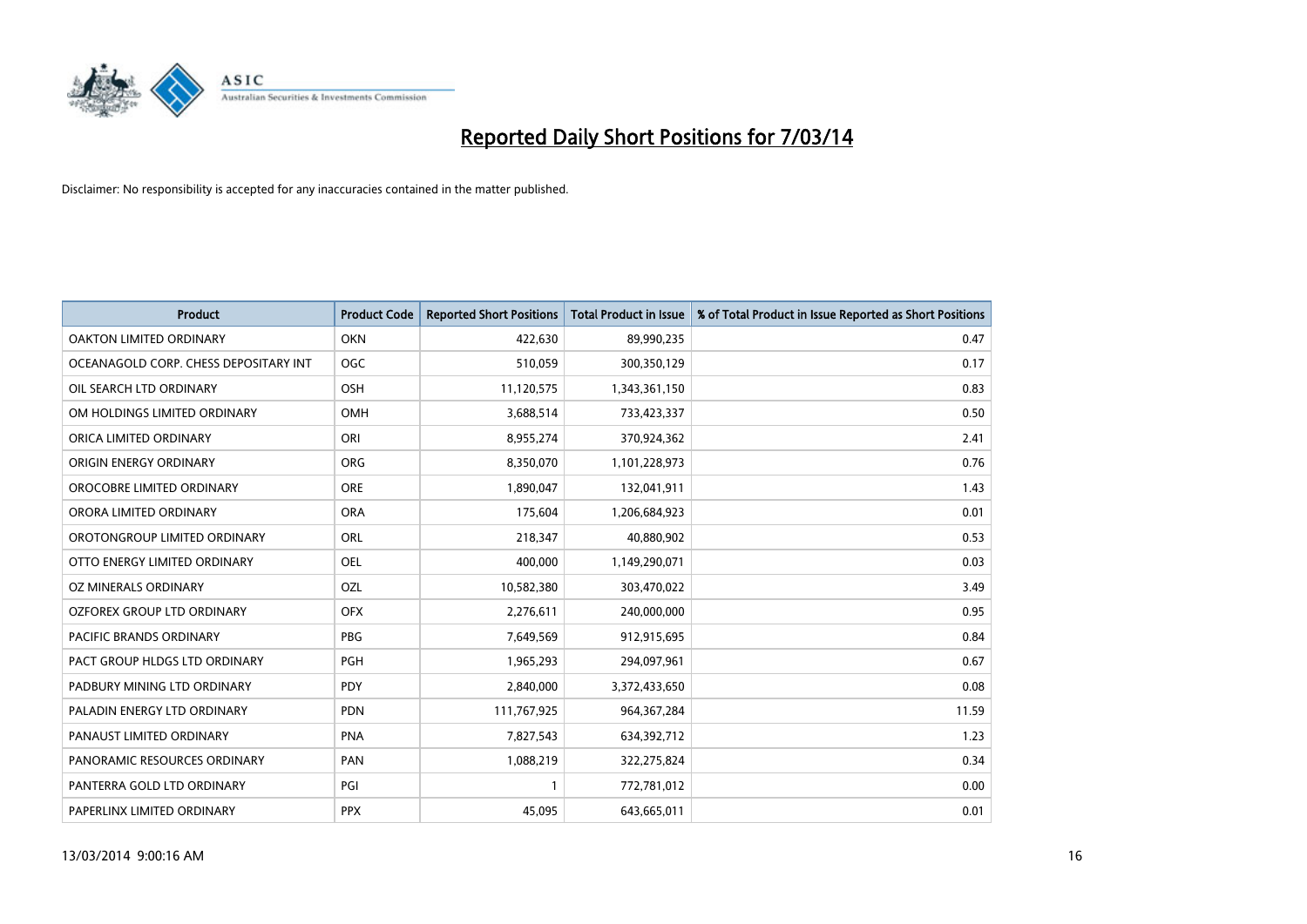

| <b>Product</b>                          | <b>Product Code</b> | <b>Reported Short Positions</b> | <b>Total Product in Issue</b> | % of Total Product in Issue Reported as Short Positions |
|-----------------------------------------|---------------------|---------------------------------|-------------------------------|---------------------------------------------------------|
| PAPERLINX SPS TRUST STEP UP PERP. PREF. | <b>PXUPA</b>        | 5,220                           | 2,850,000                     | 0.18                                                    |
| PAPILLON RES LTD ORDINARY               | <b>PIR</b>          | 10,947,240                      | 340,894,210                   | 3.21                                                    |
| PATTIES FOODS LTD ORDINARY              | <b>PFL</b>          | 10,001                          | 139,144,338                   | 0.01                                                    |
| PEET LIMITED ORDINARY                   | <b>PPC</b>          | 349,887                         | 433,389,348                   | 0.08                                                    |
| PENINSULA ENERGY LTD ORDINARY           | <b>PEN</b>          |                                 | 3,252,530,235                 | 0.00                                                    |
| PERPETUAL LIMITED ORDINARY              | PPT                 | 1,192,111                       | 46,529,270                    | 2.56                                                    |
| PERSEUS MINING LTD ORDINARY             | PRU                 | 8,408,398                       | 526,656,401                   | 1.60                                                    |
| PHARMAXIS LTD ORDINARY                  | <b>PXS</b>          | 408,118                         | 309,052,349                   | 0.13                                                    |
| PHOSPHAGENICS LTD. ORDINARY             | POH                 | 50,000                          | 1,020,465,957                 | 0.00                                                    |
| PLATINUM ASSET ORDINARY                 | <b>PTM</b>          | 473,336                         | 579,659,095                   | 0.08                                                    |
| PLATINUM AUSTRALIA ORDINARY             | <b>PLA</b>          | 836,127                         | 504,968,043                   | 0.17                                                    |
| PMP LIMITED ORDINARY                    | <b>PMP</b>          | 1,584,873                       | 323,781,124                   | 0.49                                                    |
| POSEIDON NICK LTD ORDINARY              | POS                 | 496,239                         | 460,907,014                   | 0.11                                                    |
| PRANA BIOTECHNOLOGY ORDINARY            | PBT                 | 3,967,428                       | 423,105,862                   | 0.94                                                    |
| PREMIER INVESTMENTS ORDINARY            | <b>PMV</b>          | 249,521                         | 155,314,874                   | 0.16                                                    |
| PRIMA BIOMED LTD ORDINARY               | <b>PRR</b>          | 2,838,463                       | 1,228,709,341                 | 0.23                                                    |
| PRIMARY HEALTH CARE ORDINARY            | <b>PRY</b>          | 18,905,734                      | 504,956,647                   | 3.74                                                    |
| PRIME MEDIA GRP LTD ORDINARY            | PRT                 | 925,110                         | 366,330,303                   | 0.25                                                    |
| PROGRAMMED ORDINARY                     | <b>PRG</b>          | 119                             | 118,235,616                   | 0.00                                                    |
| PURA VIDA ENERGY NL ORDINARY            | <b>PVD</b>          | 36.060                          | 126,641,883                   | 0.03                                                    |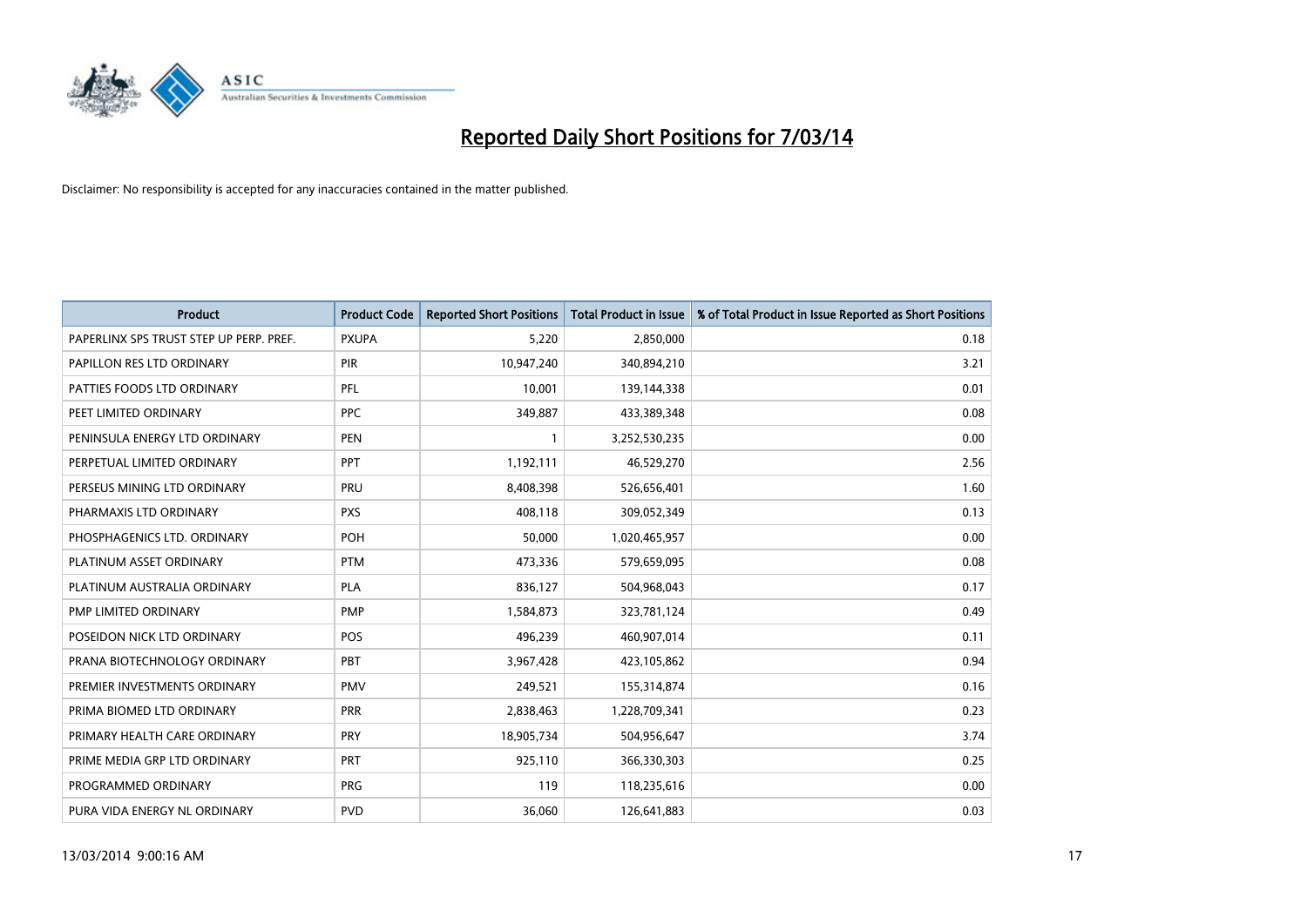

| <b>Product</b>                      | <b>Product Code</b> | <b>Reported Short Positions</b> | <b>Total Product in Issue</b> | % of Total Product in Issue Reported as Short Positions |
|-------------------------------------|---------------------|---------------------------------|-------------------------------|---------------------------------------------------------|
| <b>QANTAS AIRWAYS ORDINARY</b>      | QAN                 | 51,558,031                      | 2,196,330,250                 | 2.35                                                    |
| <b>OBE INSURANCE GROUP ORDINARY</b> | <b>OBE</b>          | 18,937,653                      | 1,248,704,599                 | 1.52                                                    |
| ORXPHARMA LTD ORDINARY              | <b>QRX</b>          | 66,492                          | 164,115,969                   | 0.04                                                    |
| <b>QUBE HOLDINGS LTD ORDINARY</b>   | QUB                 | 26,991,206                      | 931,433,499                   | 2.90                                                    |
| RAMELIUS RESOURCES ORDINARY         | <b>RMS</b>          | 161,083                         | 365,380,380                   | 0.04                                                    |
| RAMSAY HEALTH CARE ORDINARY         | <b>RHC</b>          | 1,342,044                       | 202,081,252                   | 0.66                                                    |
| <b>RCR TOMLINSON ORDINARY</b>       | <b>RCR</b>          | 131,680                         | 136,989,238                   | 0.10                                                    |
| <b>REA GROUP ORDINARY</b>           | <b>REA</b>          | 818,687                         | 131,714,699                   | 0.62                                                    |
| RECALL HOLDINGS LTD ORDINARY        | <b>REC</b>          | 1,086,080                       | 312,836,448                   | 0.35                                                    |
| <b>RECKON LIMITED ORDINARY</b>      | <b>RKN</b>          | 917,285                         | 126,913,066                   | 0.72                                                    |
| <b>RED 5 LIMITED ORDINARY</b>       | <b>RED</b>          | 11,497,178                      | 759,451,008                   | 1.51                                                    |
| <b>RED FORK ENERGY ORDINARY</b>     | <b>RFE</b>          | 2,545,018                       | 501,051,719                   | 0.51                                                    |
| REDBANK ENERGY LTD ORDINARY         | AEI                 | 13                              | 786,287                       | 0.00                                                    |
| REECE AUSTRALIA LTD. ORDINARY       | <b>REH</b>          | 20                              | 99,600,000                    | 0.00                                                    |
| REED RESOURCES LTD ORDINARY         | <b>RDR</b>          | 248,500                         | 523,453,895                   | 0.05                                                    |
| <b>REGIS RESOURCES ORDINARY</b>     | <b>RRL</b>          | 15,396,091                      | 499,744,095                   | 3.08                                                    |
| RESMED INC CDI 10:1                 | <b>RMD</b>          | 32,860,345                      | 1,415,926,590                 | 2.32                                                    |
| RESOLUTE MINING ORDINARY            | <b>RSG</b>          | 10,034,024                      | 641,189,223                   | 1.56                                                    |
| RESOURCE EQUIP LTD ORDINARY         | <b>ROL</b>          | 300                             | 251,131,629                   | 0.00                                                    |
| RESOURCE GENERATION ORDINARY        | <b>RES</b>          | 224,301                         | 581,380,338                   | 0.04                                                    |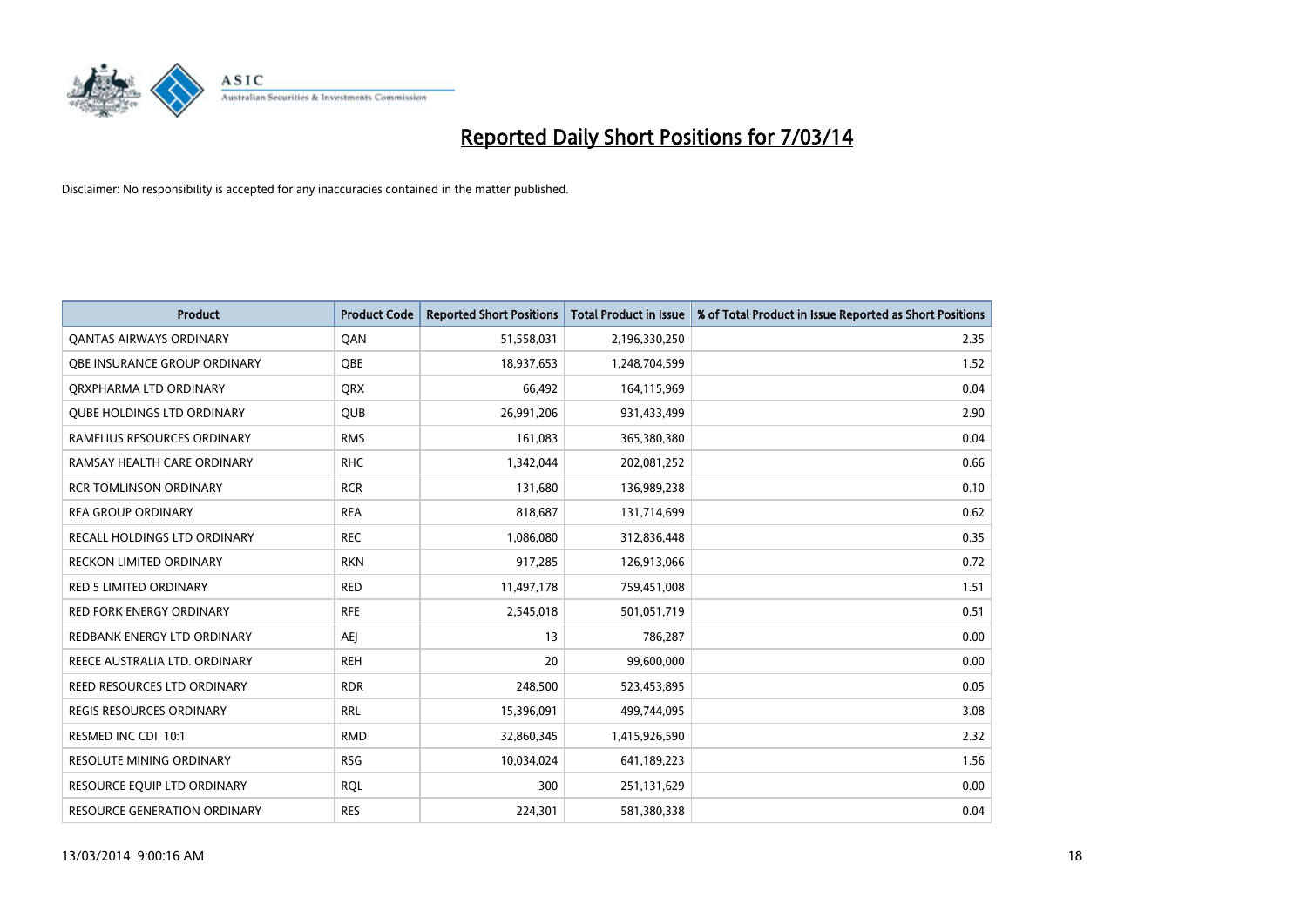

| <b>Product</b>                        | <b>Product Code</b> | <b>Reported Short Positions</b> | <b>Total Product in Issue</b> | % of Total Product in Issue Reported as Short Positions |
|---------------------------------------|---------------------|---------------------------------|-------------------------------|---------------------------------------------------------|
| RETAIL FOOD GROUP ORDINARY            | <b>RFG</b>          | 6,782,816                       | 144,049,390                   | 4.71                                                    |
| REX MINERALS LIMITED ORDINARY         | <b>RXM</b>          | 2,023,638                       | 188,907,284                   | 1.07                                                    |
| RIO TINTO LIMITED ORDINARY            | <b>RIO</b>          | 4,112,408                       | 435,758,720                   | 0.94                                                    |
| ROC OIL COMPANY ORDINARY              | <b>ROC</b>          | 505,169                         | 686,461,740                   | 0.07                                                    |
| ROYAL WOLF HOLDINGS ORDINARY          | <b>RWH</b>          | 192,532                         | 100,387,052                   | 0.19                                                    |
| <b>RURALCO HOLDINGS ORDINARY</b>      | <b>RHL</b>          | 10,543                          | 71,860,206                    | 0.01                                                    |
| SAI GLOBAL LIMITED ORDINARY           | SAI                 | 10,961,040                      | 210,774,480                   | 5.20                                                    |
| SALMAT LIMITED ORDINARY               | <b>SLM</b>          | 765                             | 159,812,799                   | 0.00                                                    |
| SAMSON OIL & GAS LTD ORDINARY         | SSN                 | 8,594,000                       | 2,547,627,193                 | 0.34                                                    |
| SANDFIRE RESOURCES ORDINARY           | <b>SFR</b>          | 1,236,760                       | 155,640,968                   | 0.79                                                    |
| <b>SANTOS LTD ORDINARY</b>            | <b>STO</b>          | 11,318,700                      | 970,280,062                   | 1.17                                                    |
| SARACEN MINERAL ORDINARY              | <b>SAR</b>          | 461,908                         | 751,075,555                   | 0.06                                                    |
| SCA PROPERTY GROUP STAPLED SECURITIES | SCP                 | 41,103,982                      | 648,628,320                   | 6.34                                                    |
| SEDGMAN LIMITED ORDINARY              | <b>SDM</b>          | 241,226                         | 223,224,636                   | 0.11                                                    |
| SEEK LIMITED ORDINARY                 | <b>SEK</b>          | 3,468,399                       | 340,357,027                   | 1.02                                                    |
| SELECT HARVESTS ORDINARY              | <b>SHV</b>          | 49,395                          | 57,815,720                    | 0.09                                                    |
| SENEX ENERGY LIMITED ORDINARY         | <b>SXY</b>          | 6,159,322                       | 1,145,008,917                 | 0.54                                                    |
| SERVCORP LIMITED ORDINARY             | <b>SRV</b>          | 18,392                          | 98,432,275                    | 0.02                                                    |
| SERVICE STREAM ORDINARY               | <b>SSM</b>          | 30                              | 284,443,570                   | 0.00                                                    |
| SEVEN GROUP HOLDINGS ORDINARY         | <b>SVW</b>          | 2,301,189                       | 308,160,281                   | 0.75                                                    |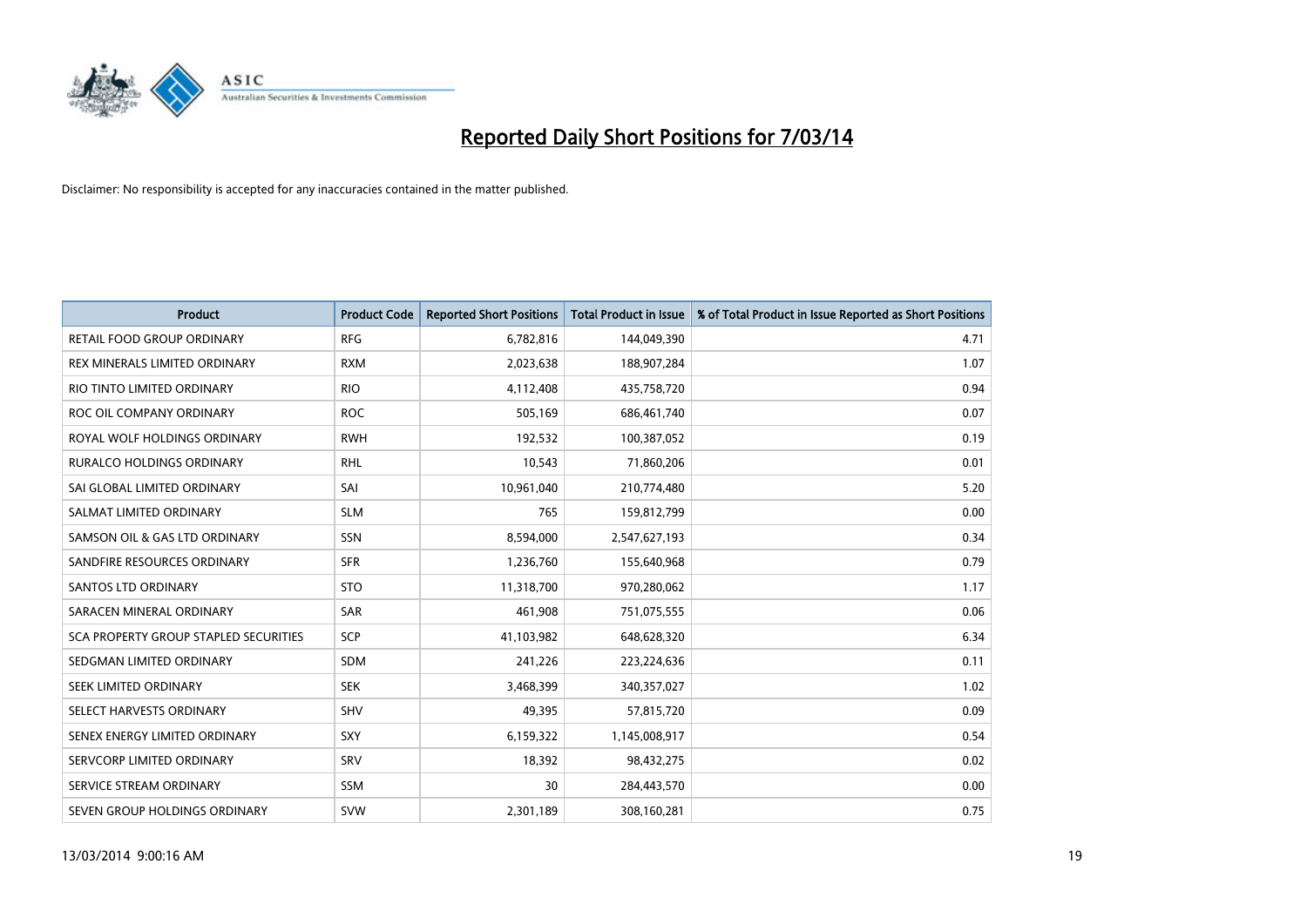

| <b>Product</b>                           | <b>Product Code</b> | <b>Reported Short Positions</b> | <b>Total Product in Issue</b> | % of Total Product in Issue Reported as Short Positions |
|------------------------------------------|---------------------|---------------------------------|-------------------------------|---------------------------------------------------------|
| SEVEN WEST MEDIA LTD ORDINARY            | <b>SWM</b>          | 10,888,995                      | 999,160,872                   | 1.09                                                    |
| SG FLEET GROUP LTD ORDINARY              | SGF                 | 3,176,619                       | 242,691,826                   | 1.31                                                    |
| SIGMA PHARMACEUTICAL ORDINARY            | <b>SIP</b>          | 7,584,318                       | 1,119,954,243                 | 0.68                                                    |
| SILEX SYSTEMS ORDINARY                   | <b>SLX</b>          | 2,875,935                       | 170,367,734                   | 1.69                                                    |
| SILVER CHEF LIMITED ORDINARY             | SIV                 | 214,748                         | 29,333,629                    | 0.73                                                    |
| SILVER LAKE RESOURCE ORDINARY            | <b>SLR</b>          | 18,623,603                      | 503,233,971                   | 3.70                                                    |
| SIMS METAL MGMT LTD ORDINARY             | SGM                 | 12,859,398                      | 204,459,583                   | 6.29                                                    |
| SINGAPORE TELECOMM. CHESS DEPOSITARY INT | <b>SGT</b>          | 5,711,335                       | 141,656,570                   | 4.03                                                    |
| SINO GAS ENERGY ORDINARY                 | <b>SEH</b>          | 235,976                         | 1,530,457,040                 | 0.02                                                    |
| SIRIUS RESOURCES NL ORDINARY             | <b>SIR</b>          | 10,545,013                      | 261,980,167                   | 4.03                                                    |
| SIRTEX MEDICAL ORDINARY                  | <b>SRX</b>          | 112,957                         | 56,108,439                    | 0.20                                                    |
| SKILLED GROUP LTD ORDINARY               | <b>SKE</b>          | 2,573,117                       | 235,254,496                   | 1.09                                                    |
| SKY NETWORK ORDINARY                     | <b>SKT</b>          | 181,822                         | 389,139,785                   | 0.05                                                    |
| SKYCITY ENT GRP LTD ORDINARY             | <b>SKC</b>          | 280,886                         | 580,016,676                   | 0.05                                                    |
| <b>SLATER &amp; GORDON ORDINARY</b>      | <b>SGH</b>          | 6,579,350                       | 203,821,542                   | 3.23                                                    |
| SMS MANAGEMENT. ORDINARY                 | <b>SMX</b>          | 3,100,515                       | 70,099,763                    | 4.42                                                    |
| SONIC HEALTHCARE ORDINARY                | <b>SHL</b>          | 4,684,147                       | 400,786,556                   | 1.17                                                    |
| SOUL PATTINSON (W.H) ORDINARY            | SOL                 | 41,588                          | 239,395,320                   | 0.02                                                    |
| SOUTH BOULDER MINES ORDINARY             | <b>STB</b>          |                                 | 128,477,826                   | 0.00                                                    |
| SP AUSNET STAPLED SECURITIES             | <b>SPN</b>          | 73,068,441                      | 3,386,607,080                 | 2.16                                                    |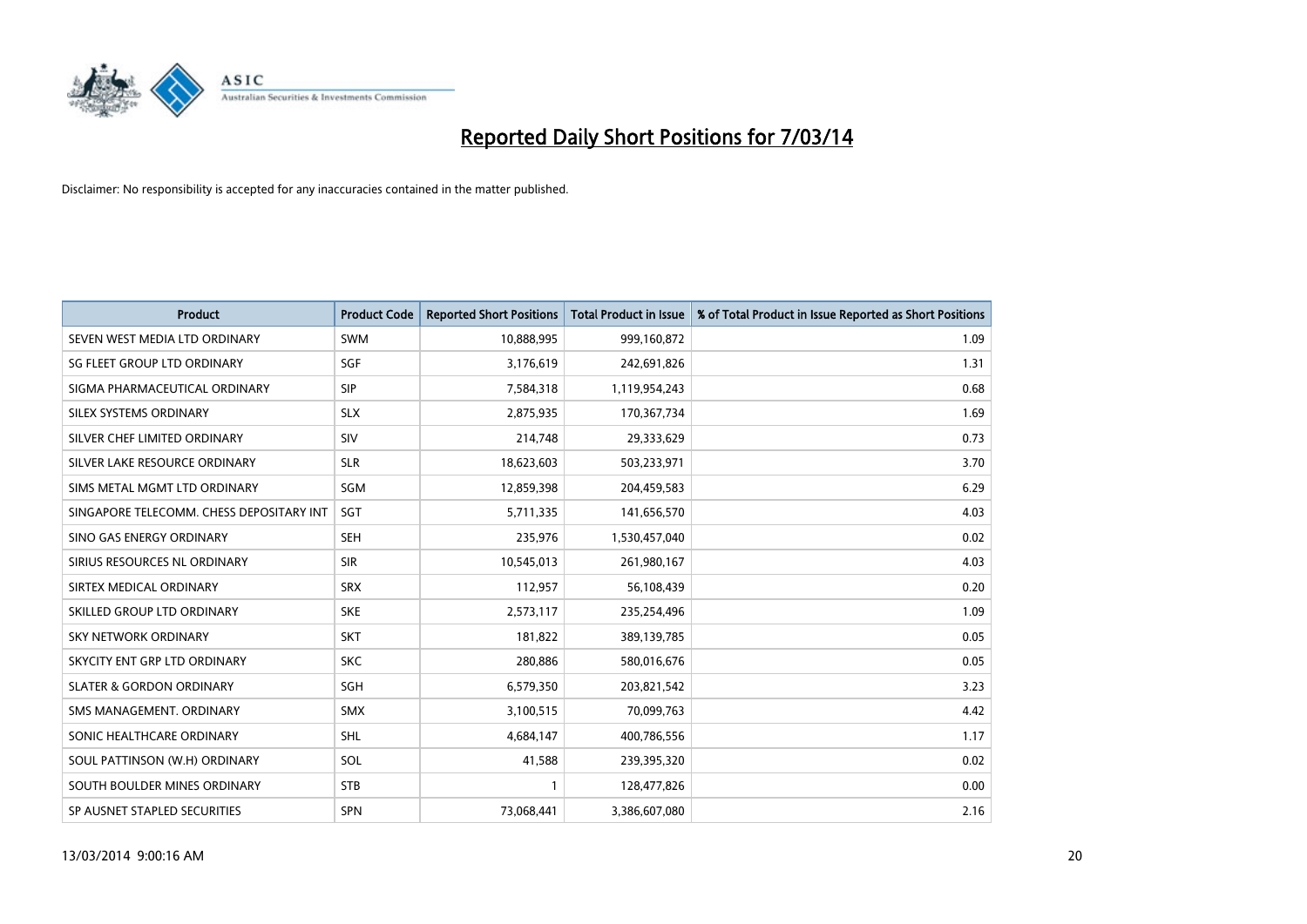

| <b>Product</b>                           | <b>Product Code</b> | <b>Reported Short Positions</b> | <b>Total Product in Issue</b> | % of Total Product in Issue Reported as Short Positions |
|------------------------------------------|---------------------|---------------------------------|-------------------------------|---------------------------------------------------------|
| SPARK INFRASTRUCTURE STAPLED NOTE & UNIT | SKI                 | 62,474,193                      | 1,326,734,264                 | 4.71                                                    |
| SPDR 200 FUND ETF UNITS                  | <b>STW</b>          | 108,337                         | 45,826,368                    | 0.24                                                    |
| SPDR 200 RESOURCES ETF UNITS             | <b>OZR</b>          | 41,658                          | 1,601,962                     | 2.60                                                    |
| SPDR SMALL ORDS ETF UNITS                | SSO                 | 169,263                         | 801,304                       | 21.12                                                   |
| SPECIALTY FASHION ORDINARY               | <b>SFH</b>          | 50,001                          | 192,236,121                   | 0.03                                                    |
| ST BARBARA LIMITED ORDINARY              | <b>SBM</b>          | 23,328,021                      | 488,074,077                   | 4.78                                                    |
| STARPHARMA HOLDINGS ORDINARY             | SPL                 | 13,612,358                      | 284,664,680                   | 4.78                                                    |
| STEADFAST GROUP LTD ORDINARY             | <b>SDF</b>          | 450,650                         | 500,971,408                   | 0.09                                                    |
| STHN CROSS MEDIA ORDINARY                | SXL                 | 4,206,992                       | 705,099,800                   | 0.60                                                    |
| STOCKLAND UNITS/ORD STAPLED              | SGP                 | 13,407,768                      | 2,326,978,560                 | 0.58                                                    |
| STRAITS RES LTD. ORDINARY                | SRQ                 | 28,747                          | 1,217,730,293                 | 0.00                                                    |
| STRATA-X ENERGY LTD CDI 1:1              | <b>SXA</b>          | 9,651,064                       | 88,970,180                    | 10.85                                                   |
| STRIKE ENERGY LTD ORDINARY               | <b>STX</b>          | 5,000                           | 706,519,664                   | 0.00                                                    |
| <b>STW COMMUNICATIONS ORDINARY</b>       | SGN                 | 510,318                         | 403,828,512                   | 0.13                                                    |
| <b>SUDA LTD ORDINARY</b>                 | <b>SUD</b>          | 13,255,866                      | 924,052,169                   | 1.43                                                    |
| SUNCORP GROUP LTD ORDINARY               | <b>SUN</b>          | 5,121,293                       | 1,286,600,980                 | 0.40                                                    |
| SUNDANCE ENERGY ORDINARY                 | <b>SEA</b>          | 3,383,275                       | 526,911,724                   | 0.64                                                    |
| SUNDANCE RESOURCES ORDINARY              | <b>SDL</b>          | 61,557,344                      | 3,079,369,367                 | 2.00                                                    |
| SUNLAND GROUP LTD ORDINARY               | <b>SDG</b>          | 15,022                          | 181,710,087                   | 0.01                                                    |
| SUPER RET REP LTD ORDINARY               | <b>SUL</b>          | 4,348,852                       | 196,731,620                   | 2.21                                                    |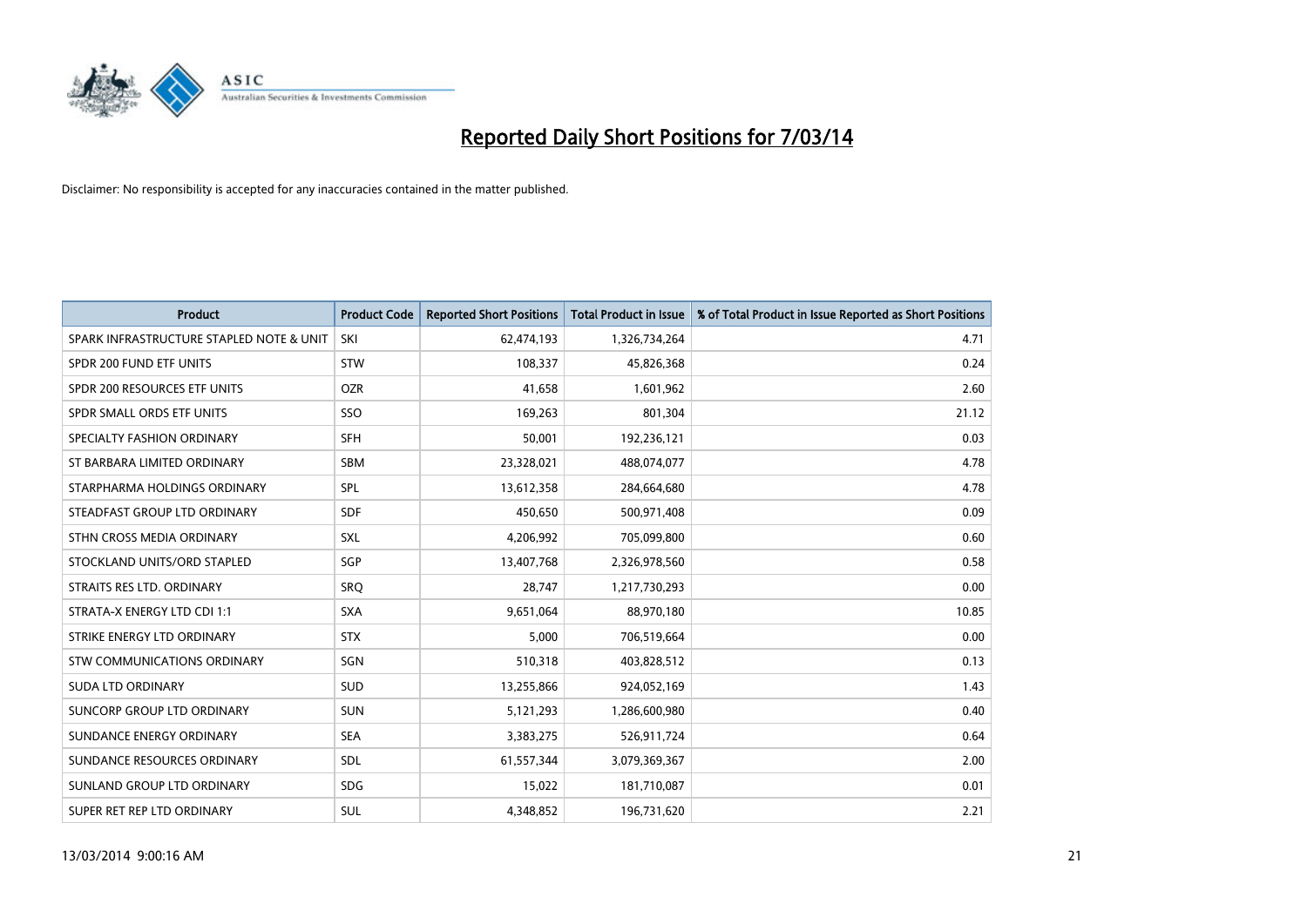

| <b>Product</b>                       | <b>Product Code</b> | <b>Reported Short Positions</b> | <b>Total Product in Issue</b> | % of Total Product in Issue Reported as Short Positions |
|--------------------------------------|---------------------|---------------------------------|-------------------------------|---------------------------------------------------------|
| SYD AIRPORT STAPLED US PROHIBIT.     | <b>SYD</b>          | 20,230,370                      | 2,216,216,041                 | 0.91                                                    |
| SYRAH RESOURCES ORDINARY             | <b>SYR</b>          | 4,029,885                       | 162,385,614                   | 2.48                                                    |
| <b>TABCORP HOLDINGS LTD ORDINARY</b> | <b>TAH</b>          | 19,601,833                      | 754,274,706                   | 2.60                                                    |
| TAP OIL LIMITED ORDINARY             | <b>TAP</b>          | 565,703                         | 242,237,221                   | 0.23                                                    |
| TASSAL GROUP LIMITED ORDINARY        | <b>TGR</b>          | 31,782                          | 146,507,029                   | 0.02                                                    |
| <b>TATTS GROUP LTD ORDINARY</b>      | <b>TTS</b>          | 8,652,510                       | 1,417,117,821                 | 0.61                                                    |
| <b>TELECOM CORPORATION ORDINARY</b>  | <b>TEL</b>          | 11,879,619                      | 1,824,369,462                 | 0.65                                                    |
| <b>TELSTRA CORPORATION, ORDINARY</b> | <b>TLS</b>          | 10,674,806                      | 12,443,074,357                | 0.09                                                    |
| TEN NETWORK HOLDINGS ORDINARY        | <b>TEN</b>          | 134,466,724                     | 2,630,984,596                 | 5.11                                                    |
| TERANGA GOLD CORP CDI 1:1            | <b>TGZ</b>          | 399,091                         | 109,048,271                   | 0.37                                                    |
| TFS CORPORATION LTD ORDINARY         | <b>TFC</b>          | 3,740,786                       | 282,157,408                   | 1.33                                                    |
| THE REJECT SHOP ORDINARY             | <b>TRS</b>          | 1,556,347                       | 28,826,248                    | 5.40                                                    |
| THORN GROUP LIMITED ORDINARY         | <b>TGA</b>          | 285,408                         | 149,494,813                   | 0.19                                                    |
| <b>TIGER RESOURCES ORDINARY</b>      | <b>TGS</b>          | 189,813                         | 803,311,695                   | 0.02                                                    |
| TOLL HOLDINGS LTD ORDINARY           | <b>TOL</b>          | 29,160,402                      | 717,133,875                   | 4.07                                                    |
| TORO ENERGY LIMITED ORDINARY         | <b>TOE</b>          |                                 | 1,517,991,305                 | 0.00                                                    |
| <b>TOX FREE SOLUTIONS ORDINARY</b>   | <b>TOX</b>          | 2,112,557                       | 133,252,359                   | 1.59                                                    |
| TPG TELECOM LIMITED ORDINARY         | <b>TPM</b>          | 1,229,279                       | 793,808,141                   | 0.15                                                    |
| <b>TRADE ME GROUP ORDINARY</b>       | <b>TME</b>          | 894,688                         | 396,548,005                   | 0.23                                                    |
| <b>TRANSFIELD SERVICES ORDINARY</b>  | <b>TSE</b>          | 39,517,109                      | 512,457,716                   | 7.71                                                    |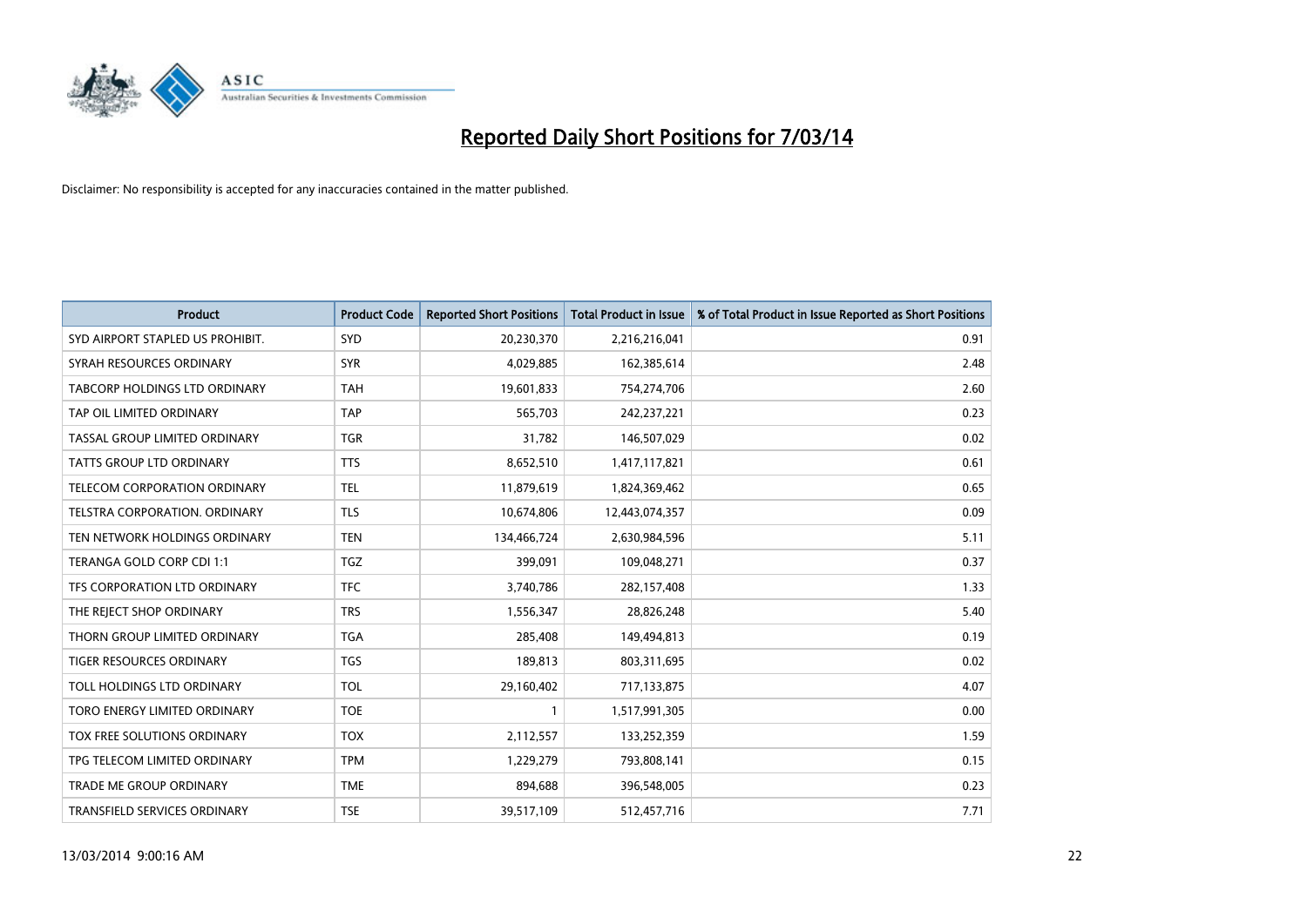

| <b>Product</b>                        | <b>Product Code</b> | <b>Reported Short Positions</b> | <b>Total Product in Issue</b> | % of Total Product in Issue Reported as Short Positions |
|---------------------------------------|---------------------|---------------------------------|-------------------------------|---------------------------------------------------------|
| TRANSPACIFIC INDUST, ORDINARY         | <b>TPI</b>          | 19,979,017                      | 1,578,786,704                 | 1.27                                                    |
| TRANSURBAN GROUP TRIPLE STAPLED SEC.  | <b>TCL</b>          | 3,508,558                       | 1,491,855,200                 | 0.24                                                    |
| <b>TREASURY GROUP ORDINARY</b>        | <b>TRG</b>          | 15,909                          | 23,070,755                    | 0.07                                                    |
| TREASURY WINE ESTATE ORDINARY         | <b>TWE</b>          | 39,396,973                      | 647,227,144                   | 6.09                                                    |
| TROY RESOURCES LTD ORDINARY           | <b>TRY</b>          | 2,439,188                       | 190,775,997                   | 1.28                                                    |
| TWENTY-FIRST FOX INC A NON-VOTING CDI | <b>FOXLV</b>        | 275,122                         | 23,159,645                    | 1.19                                                    |
| TWENTY-FIRST FOX INC B VOTING CDI     | <b>FOX</b>          | 1,717,204                       | 166,198,478                   | 1.03                                                    |
| UGL LIMITED ORDINARY                  | UGL                 | 23,631,358                      | 166,511,240                   | 14.19                                                   |
| UXC LIMITED ORDINARY                  | <b>UXC</b>          | 1,045,844                       | 320,706,487                   | 0.33                                                    |
| <b>VEDA GROUP LTD ORDINARY</b>        | <b>VED</b>          | 13,306,630                      | 842,055,406                   | 1.58                                                    |
| VILLA WORLD LTD. ORDINARY             | <b>VLW</b>          | 955                             | 93,663,800                    | 0.00                                                    |
| <b>VILLAGE ROADSHOW LTD ORDINARY</b>  | <b>VRL</b>          | 742,299                         | 159,493,510                   | 0.47                                                    |
| VIRGIN AUS HLDG LTD ORDINARY          | VAH                 | 77,354,832                      | 3,514,825,734                 | 2.20                                                    |
| <b>VIRTUS HEALTH LTD ORDINARY</b>     | <b>VRT</b>          | 3,303,301                       | 79,536,601                    | 4.15                                                    |
| <b>VISION EYE INSTITUTE ORDINARY</b>  | <b>VEI</b>          | 151,235                         | 160,759,740                   | 0.09                                                    |
| <b>VOCATION LTD ORDINARY</b>          | <b>VET</b>          | 7,583,549                       | 200,000,000                   | 3.79                                                    |
| WATPAC LIMITED ORDINARY               | <b>WTP</b>          | 4,339                           | 184,332,526                   | 0.00                                                    |
| WEBJET LIMITED ORDINARY               | <b>WEB</b>          | 2,660,758                       | 79,397,959                    | 3.35                                                    |
| <b>WESFARMERS LIMITED ORDINARY</b>    | <b>WES</b>          | 5,413,320                       | 1,143,274,951                 | 0.47                                                    |
| WESTERN AREAS LTD ORDINARY            | <b>WSA</b>          | 23,095,335                      | 226,392,226                   | 10.20                                                   |